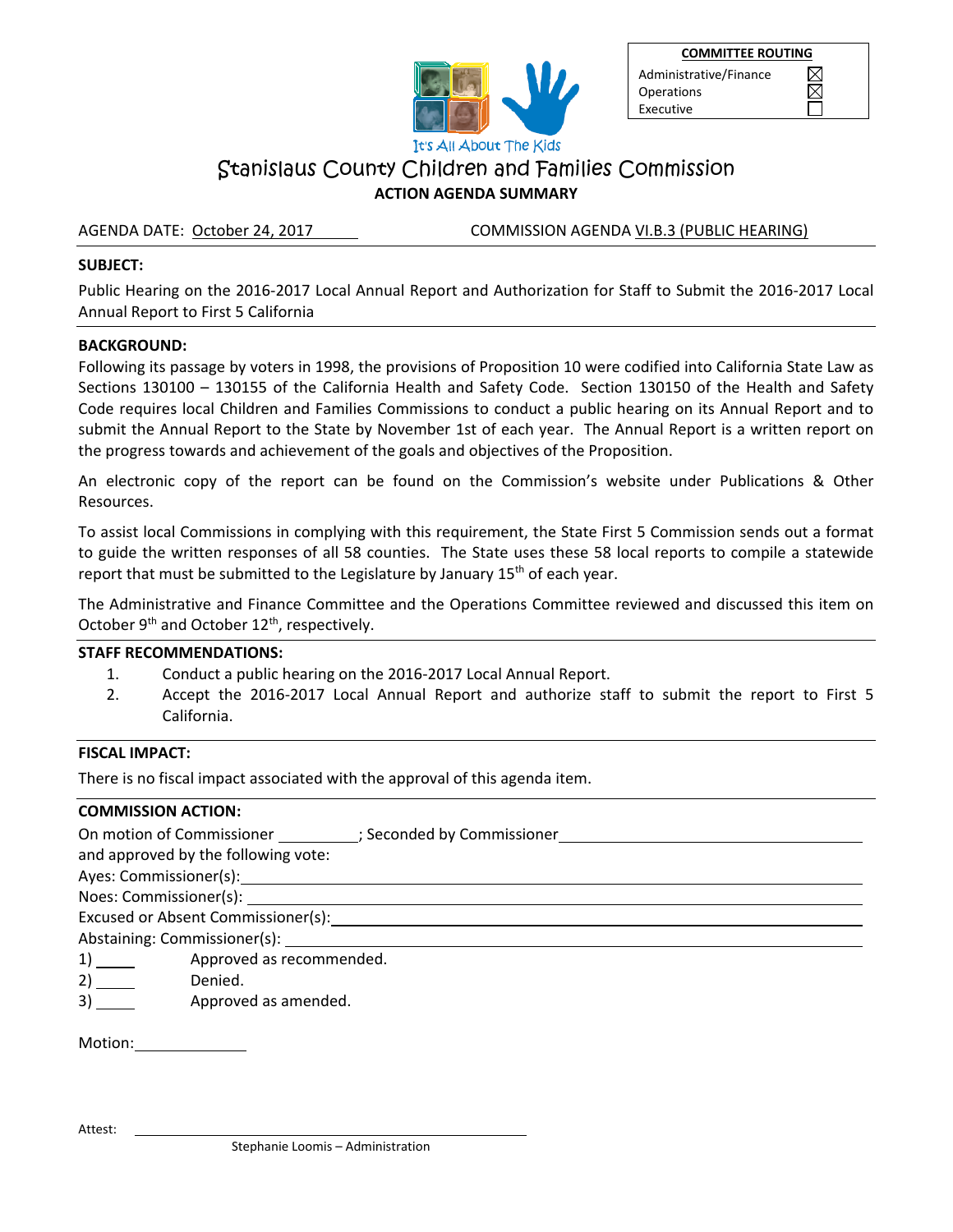

# **Stanislaus County Children and Families Commission**

# **Local Annual Report Fiscal Year 2016-2017**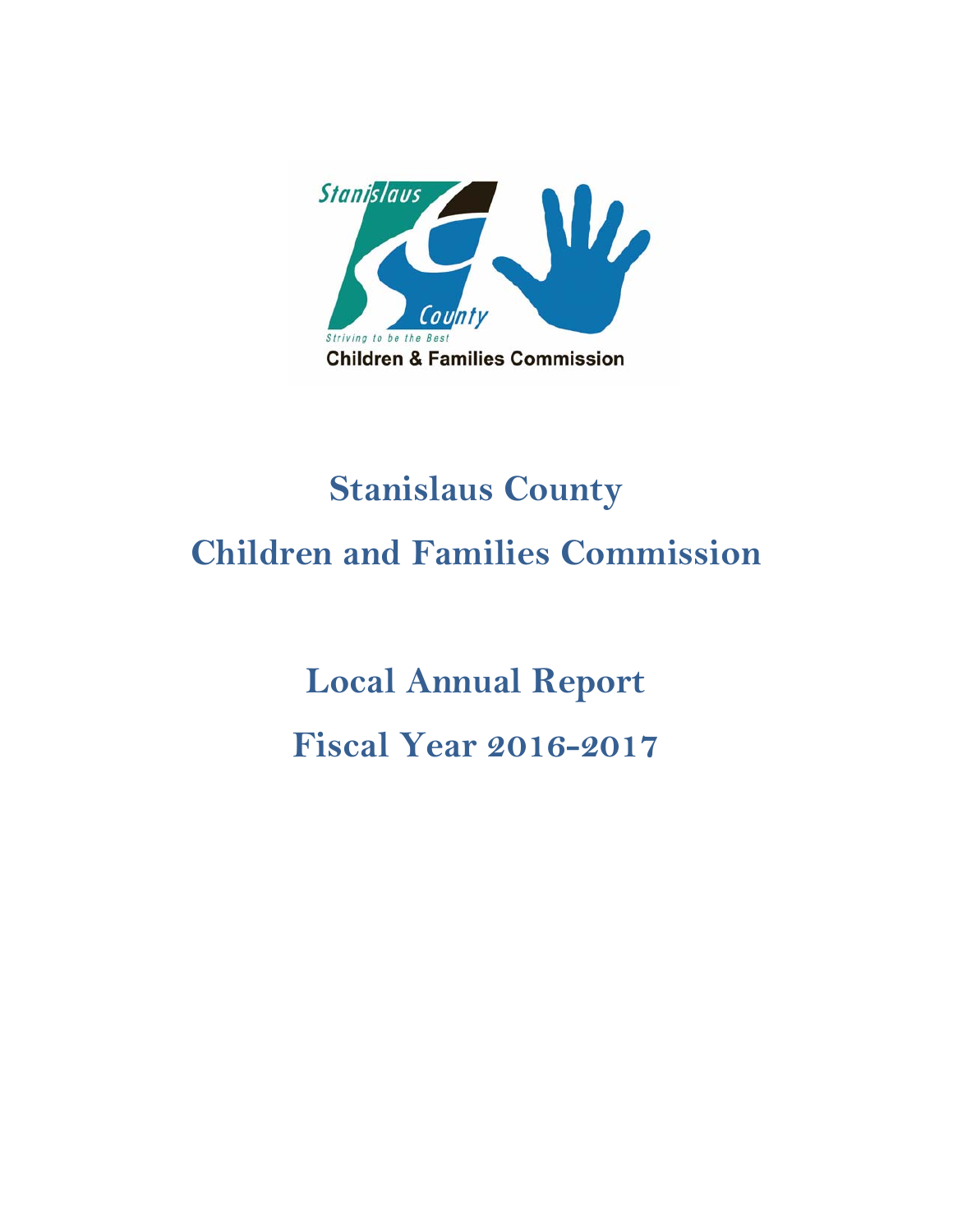

# **Annual Report Form 1 (AR-1) County Revenue and Expenditure Summary For Fiscal Year July 1, 2016 - June 30, 2017**

**County: Stanislaus Monday, October 02, 2017**

| <b>Revenue Detail</b>                  |             |
|----------------------------------------|-------------|
| <b>Tobacco Tax Funds</b>               | \$4,833,041 |
| <b>Small County Augmentation Funds</b> | \$0         |
| <b>IMPACT</b>                          | \$0         |
| <b>Other Funds</b>                     | \$0         |
| <b>Other Funds Description</b>         |             |
| Grants                                 | \$0         |
| <b>Grants Description</b>              |             |
| Donations                              | \$0         |
| <b>Revenue From Interest Earned</b>    | \$49,009    |
| <b>Total Revenue</b>                   | \$4,882,050 |

| <b>Improved Family Functioning</b>                      |             |  |
|---------------------------------------------------------|-------------|--|
| <b>Community Resource and Referral</b>                  | \$2,164,083 |  |
| Distribution of Kit For New Parents                     | \$0         |  |
| Adult and Family Literacy Programs                      | \$0         |  |
| <b>Targeted Intesive Family Support Services</b>        | \$2,151,979 |  |
| General Parenting Education and Family Support Programs | \$0         |  |
| <b>Quality Family Functioning Systems Improvement</b>   | \$0         |  |
| <b>Total</b>                                            | \$4,316,062 |  |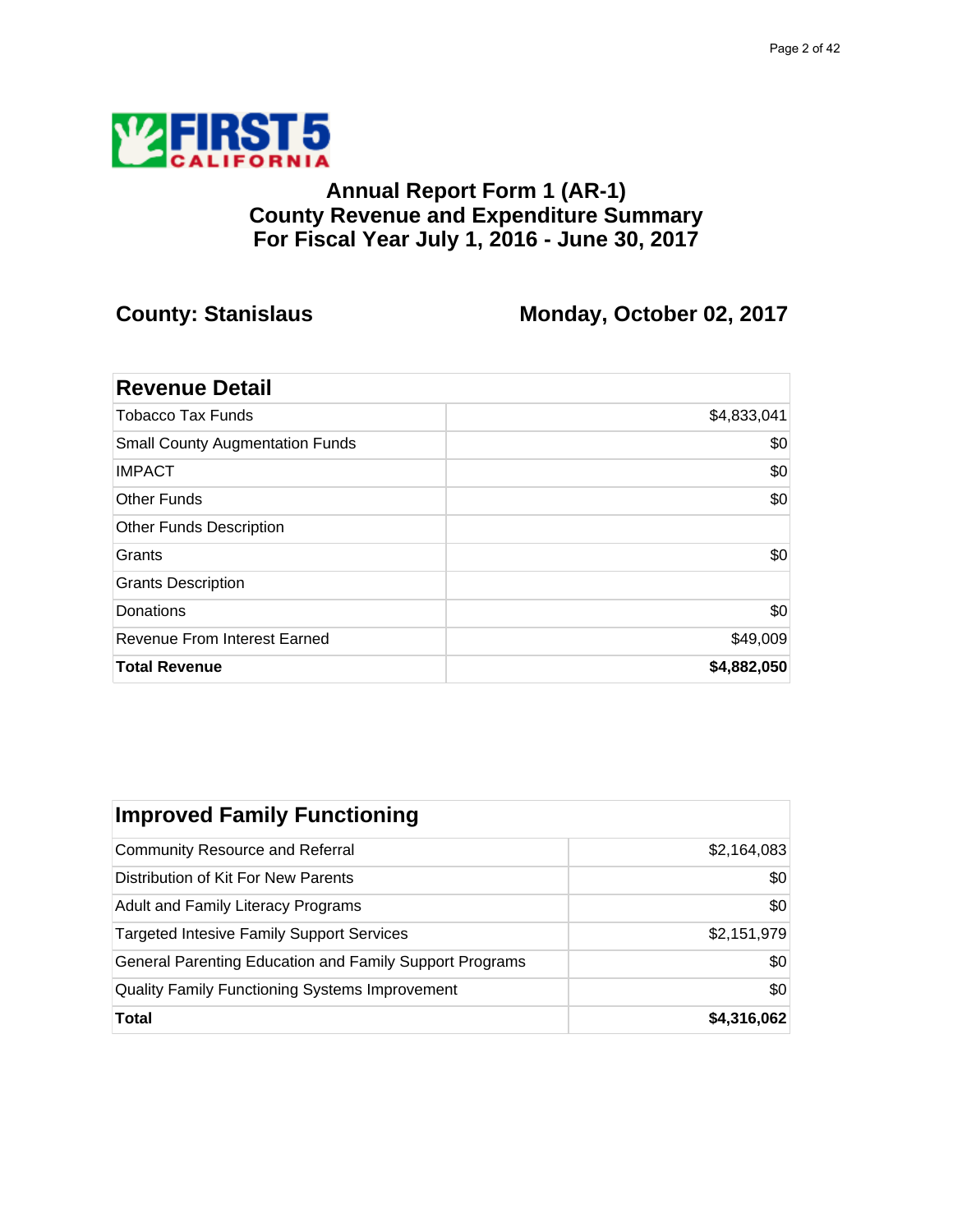

# **Annual Report Form 1 (AR-1) County Revenue and Expenditure Summary For Fiscal Year July 1, 2016 - June 30, 2017**

| <b>Improved Child Development</b>                      |                                        |
|--------------------------------------------------------|----------------------------------------|
| Preschool Programs for 3- and 4- Year Olds             | \$0                                    |
| Infants, Toddlers, and All-Age Early Learning Programs | \$0                                    |
| <b>Early Education Provider Programs</b>               | \$0                                    |
| Kindergarten Transition Services                       | \$19,350                               |
| <b>Quality ECE Investments</b>                         | \$8,370                                |
| <b>Quality ECE Investments Description</b>             | Early care and provider<br>conferences |
| <b>Total</b>                                           | \$27,720                               |

# **Improved Child Health**

| <b>Nutrition and Fitness</b>                                 | \$0         |
|--------------------------------------------------------------|-------------|
| <b>Health Access</b>                                         | \$28,741    |
| Maternal and Child Health Care                               | \$1,322,218 |
| Oral Health                                                  | \$30,000    |
| <b>Primary and Specialty Medical Services</b>                | \$0         |
| <b>Comprehensive Screening and Assessments</b>               | \$0         |
| Targeted Intensive Intervention for Identified Special Needs | \$0         |
| Safety Education and Injury Prevention                       | \$0         |
| <b>Tobacco Education and Outreach</b>                        | \$0         |
| <b>Quality Health Systems Improvement</b>                    | \$0         |
| <b>Quality Health Systems Improvement Description</b>        |             |
| Total                                                        | \$1,380,959 |

| <b>Improved Systems of Care</b>         |           |  |
|-----------------------------------------|-----------|--|
| Policy and Broad Systems-Change Efforts | \$0       |  |
| Organizational Support                  | \$181.518 |  |
| <b>Public Education and Information</b> | \$0       |  |
| <b>Total</b>                            | \$181,518 |  |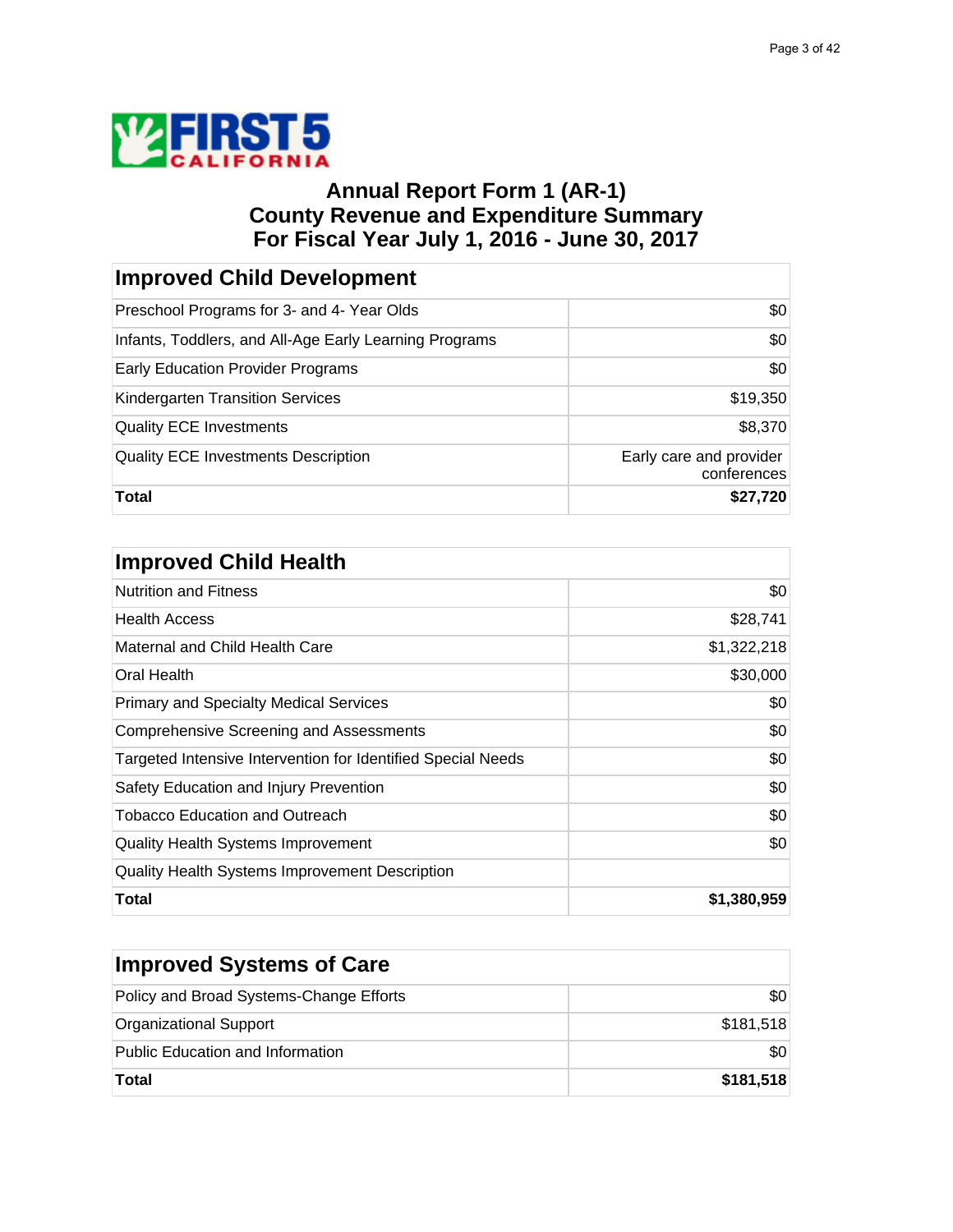

# **Annual Report Form 1 (AR-1) County Revenue and Expenditure Summary For Fiscal Year July 1, 2016 - June 30, 2017**

| <b>Expenditure Detail</b>                                    |               |  |
|--------------------------------------------------------------|---------------|--|
| <b>Program Expenditures</b>                                  | \$5,906,259   |  |
| Administrative Expenditures                                  | \$367,436     |  |
| <b>Evaluation Expenditures</b>                               | \$30,092      |  |
| <b>Total Expenditures</b>                                    | \$6,303,787   |  |
| <b>Excess (Deficiency) of Revenues Over (Under) Expenses</b> | (\$1,421,737) |  |

| <b>Other Financing Sources</b>       |     |  |
|--------------------------------------|-----|--|
| Sale(s) of Capital Assets            | \$0 |  |
| Other: Specify Source Below          | \$0 |  |
| <b>Other Description</b>             |     |  |
| <b>Total Other Financing Sources</b> |     |  |

| Net Change in Fund Balance      |               |
|---------------------------------|---------------|
| Fund Balance - Beginning July 1 | \$9,792,804   |
| Fund Balance - Ending June 30   | \$8,371,067   |
| Net Change In Fund Balance      | (\$1,421,737) |

| <b>FY Fund Balance</b>    |             |  |
|---------------------------|-------------|--|
| Nonspendable              | \$0         |  |
| Restricted                | \$0         |  |
| Committed                 | \$6,514,454 |  |
| Assigned                  | \$1,856,613 |  |
| Unassigned                | \$0         |  |
| <b>Total Fund Balance</b> | \$8,371,067 |  |

# **Expenditure Notes**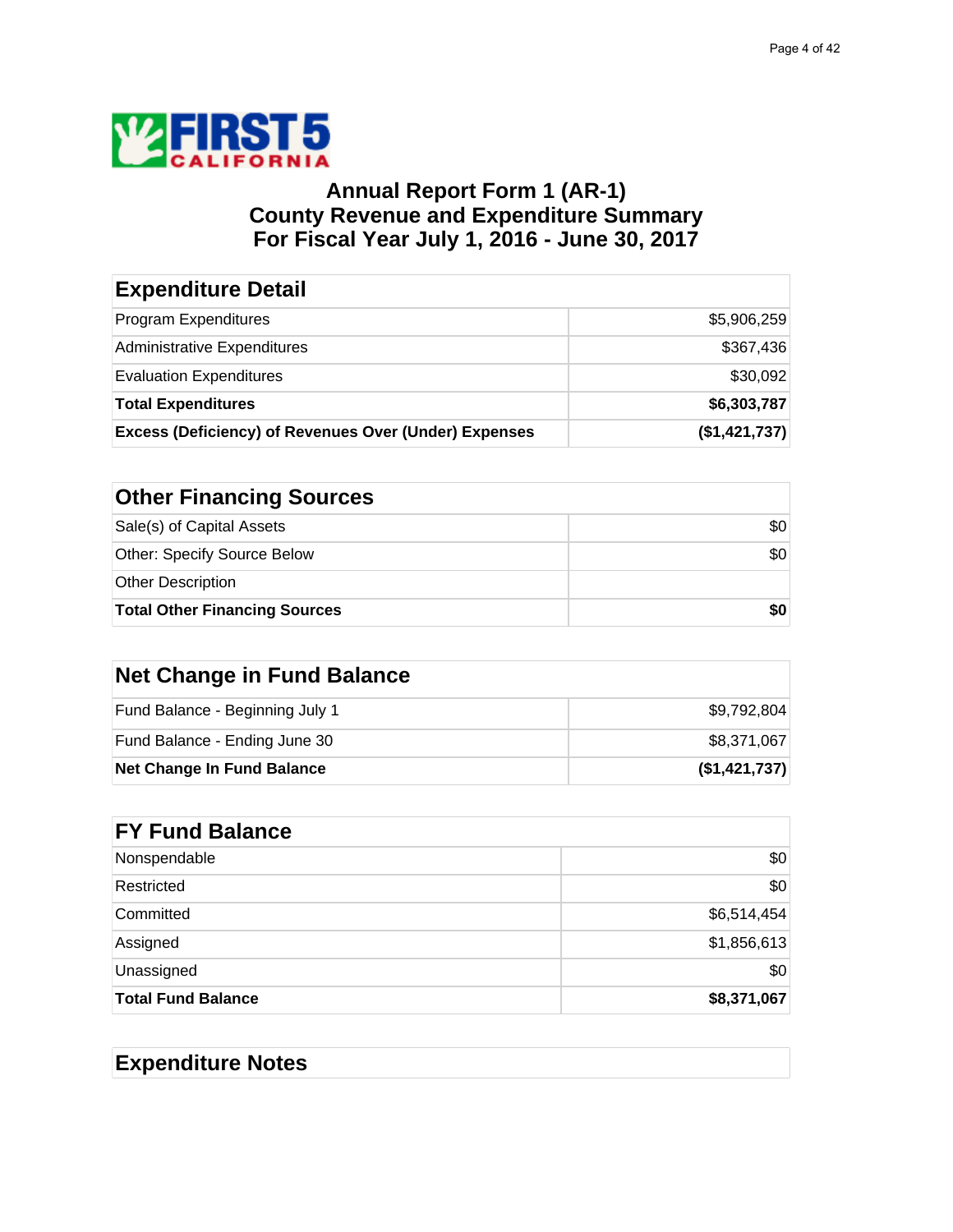

**County: Stanislaus County: Stanislaus Monday, October 02,2017** 

**Service Type: Community Resource and Referral**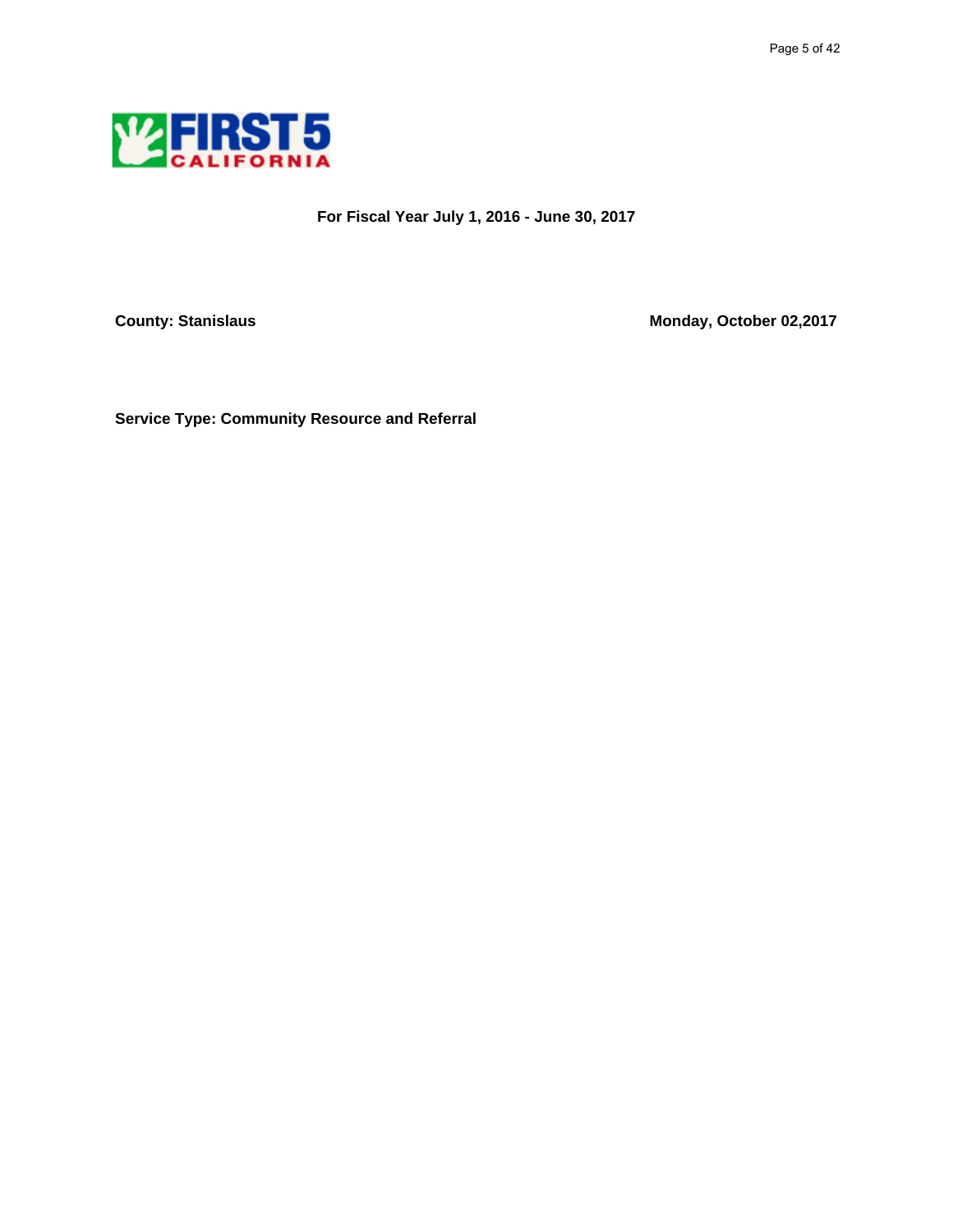

#### **Result Type: Improved Family Functioning**

#### **Provide the most recent compelling service outcome available for this service.**

A) Family Resource Centers, Healthy Start sites, and 211 of Stanislaus County have reported that the families of 8,418 children 0-5 accessed resources in Stanislaus County.

B) Of the 8,418, families of 1,811 children accessed resources through the countywide referral phone line (211). 126 unduplicated callers (with children 0-5), or 72% of those surveyed in a follow-up call, indicated that their needs were met through this service.

#### **Provide the comparison data used to determine whether the service outcome was an improvement and specify the origin of the data.**

A) 2011/12:10,279; 2012/13: 7,825; 2013/14: 7,768; 2014/15: 9,071; 2015/16: 9,787

B) 2011/12: 2,233, 673 (58%); 2012/13: 1,747, 747 (77%); 2013/14: 2,023, 274 (64%); 2014/15: 2,628, 764 (69%); 2015/16: 2,250, 224, (71%)

#### **Describe the measurement tool used in the evaluation to measure the outcome.**

A-B: Database, scorecard, client tracking, and surveys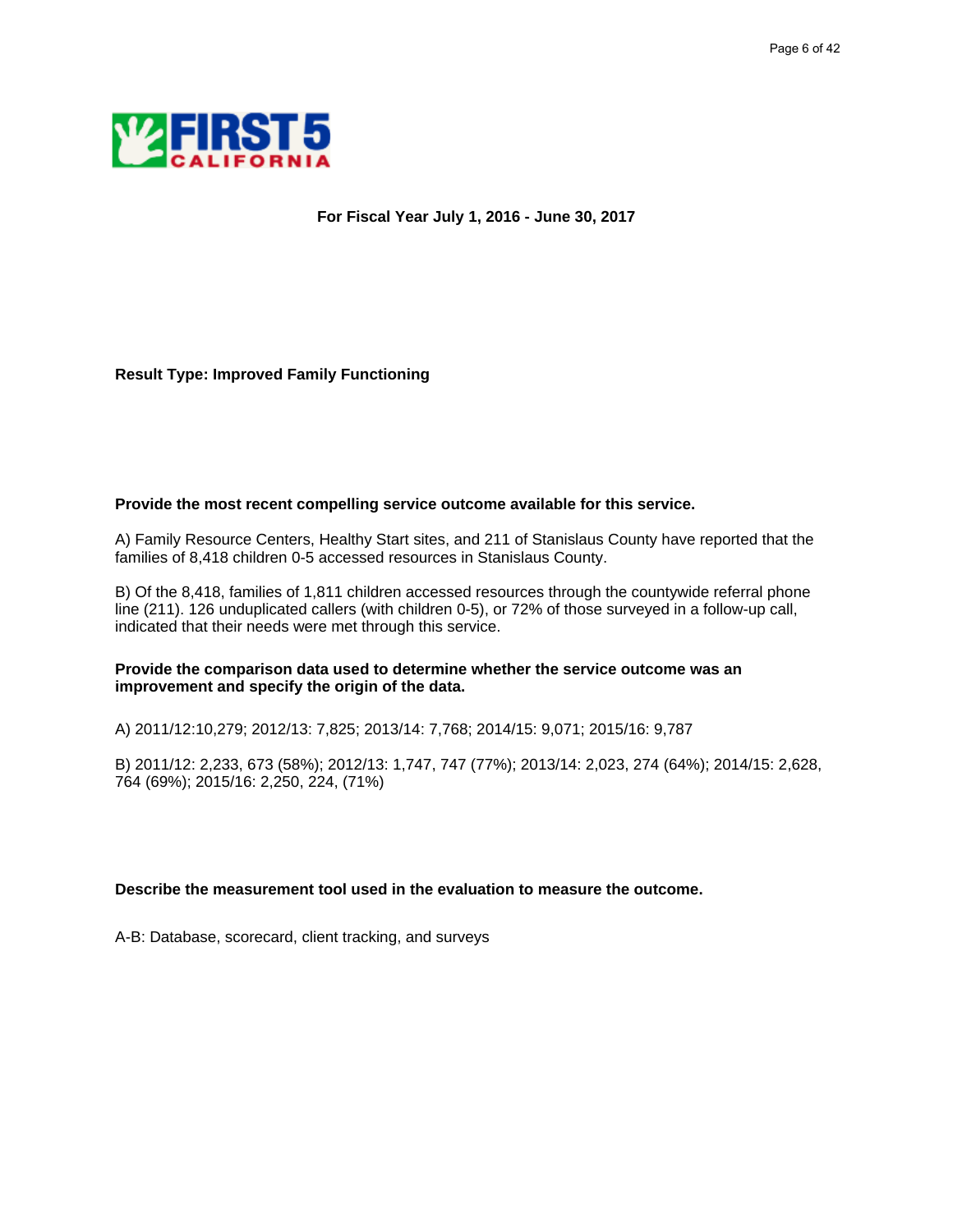

| Provide a breakdown of the population served by the following demographic categories |       |  |
|--------------------------------------------------------------------------------------|-------|--|
| Children Less Than 3 Years Old                                                       | 4165  |  |
| Children from 3rd to 6th Birthday                                                    | 4214  |  |
| Children - Ages Unknown (birth to 6th Birthday)                                      | 39    |  |
| Parents/Guardians/Primary Caregivers                                                 | 8141  |  |
| <b>Other Family Members</b>                                                          | 5184  |  |
| <b>Providers</b>                                                                     | 0     |  |
| <b>Total Population Served</b>                                                       | 21743 |  |

| Provide breakdown of the population served by ethnic or racial category. Report children<br>separate from Parents, Guardians, and Primary Caregivers. |       |      |
|-------------------------------------------------------------------------------------------------------------------------------------------------------|-------|------|
| Alaska Native/American Indian                                                                                                                         | 44    | 40   |
| Asian                                                                                                                                                 | 339   | 672  |
| Black/African-American                                                                                                                                | 482   | 389  |
| Hispanic/Latino                                                                                                                                       | 4966  | 4596 |
| Pacific Islander                                                                                                                                      | 20    | 29   |
| White                                                                                                                                                 | 1902  | 1902 |
| Multiracial                                                                                                                                           | 290   | 158  |
| Other                                                                                                                                                 | 262   | 251  |
| <b>Unknown</b>                                                                                                                                        | 113   | 104  |
| <b>Sub Totals</b>                                                                                                                                     | 8418  | 8141 |
| <b>Total Population Served</b>                                                                                                                        | 16559 |      |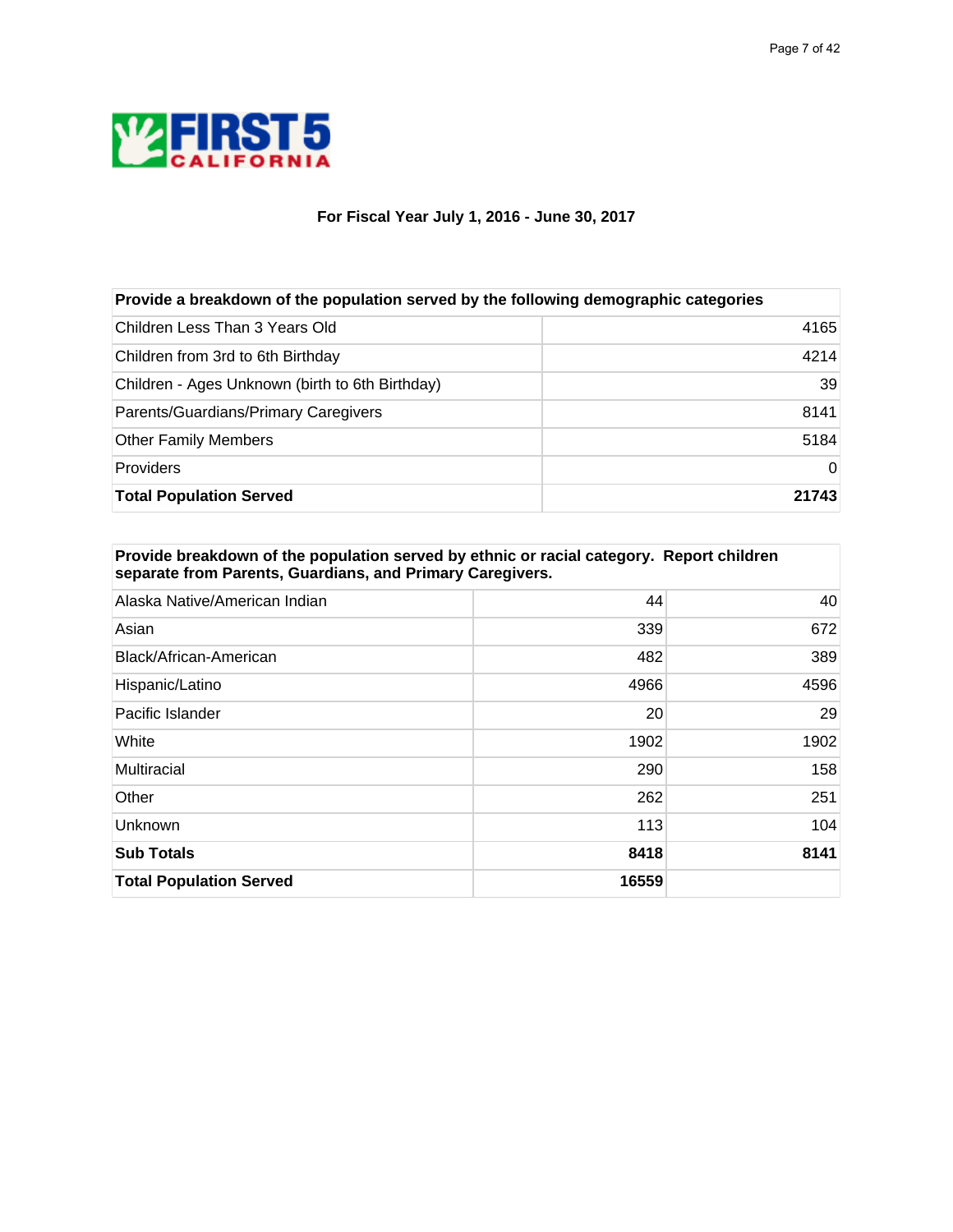

**Provide a breakdown of the population served by the language that they primarily speak at home. Report children separate from Parents, Guardians, and Primary Caregivers.**

| English                        | 5425  | 4844        |
|--------------------------------|-------|-------------|
| Spanish                        | 2697  | 2698        |
| Cantonese                      | 0     | 0           |
| Mandarin                       | 0     | 0           |
| Vietnamese                     | 0     | $\mathbf 0$ |
| Korean                         | 0     | 0           |
| Other                          | 254   | 588         |
| Unknown                        | 42    | 11          |
| <b>Sub Totals</b>              | 8418  | 8141        |
| <b>Total Population Served</b> | 16559 |             |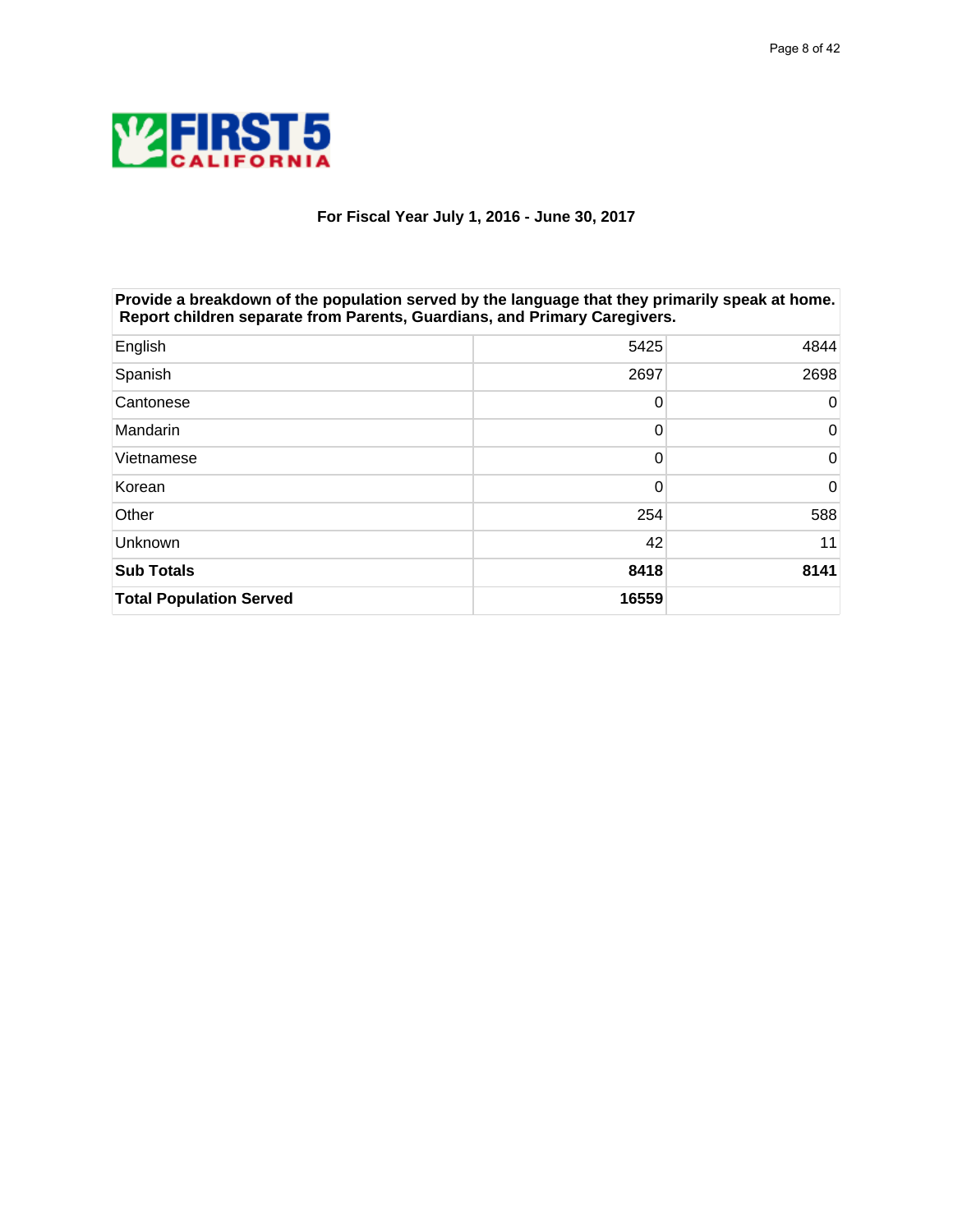

**County: Stanislaus County: Stanislaus Monday, October 02,2017** 

**Service Type: Distribution of Kit for New Parent**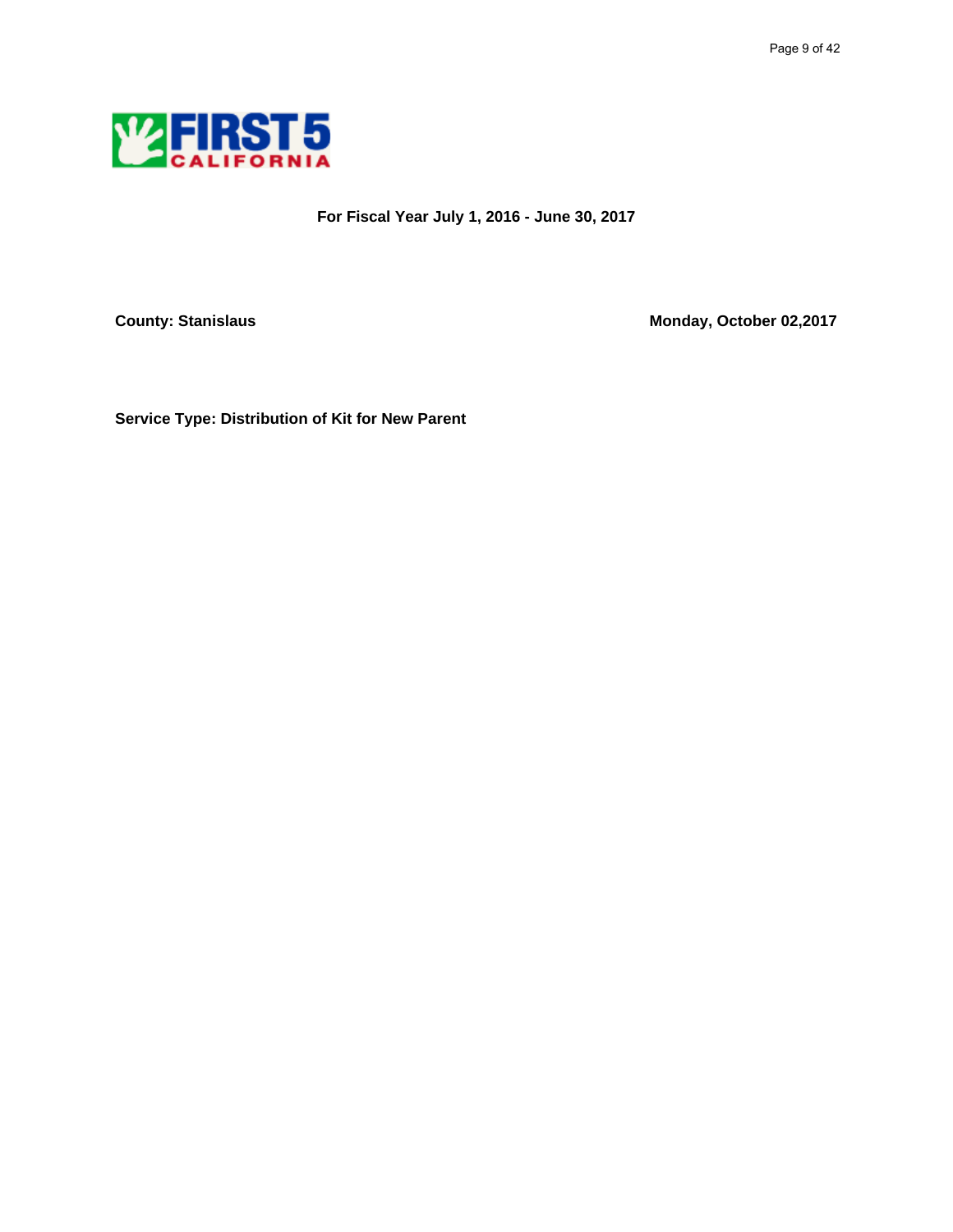

**Result Type: Improved Family Functioning**

**Provide the most recent compelling service outcome available for this service.**

**Provide the comparison data used to determine whether the service outcome was an improvement and specify the origin of the data.**

**Describe the measurement tool used in the evaluation to measure the outcome.**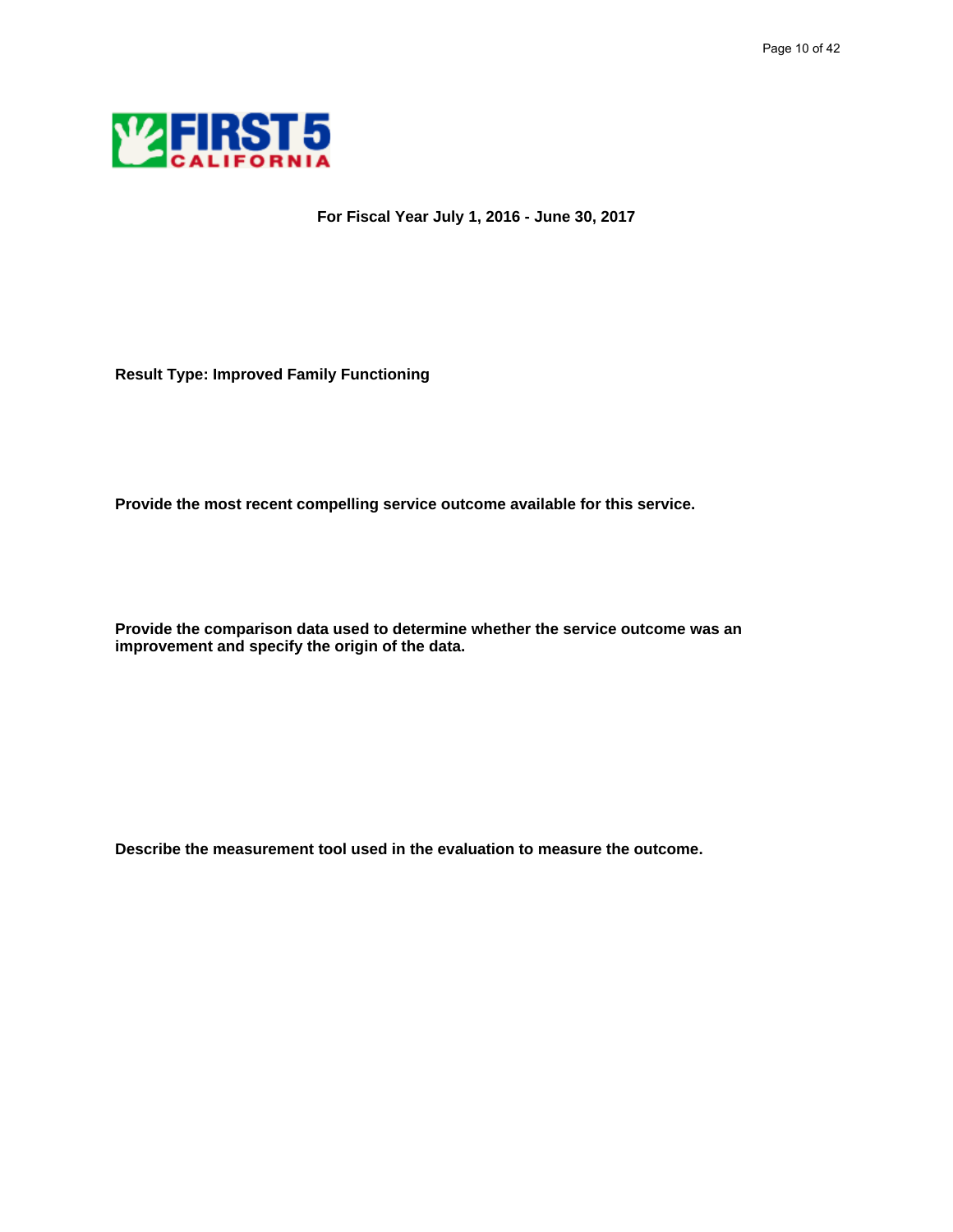

| Provide a breakdown of the population served by the following demographic categories |          |  |
|--------------------------------------------------------------------------------------|----------|--|
| Children Less Than 3 Years Old                                                       | 0        |  |
| Children from 3rd to 6th Birthday                                                    | $\Omega$ |  |
| Children - Ages Unknown (birth to 6th Birthday)                                      | $\Omega$ |  |
| Parents/Guardians/Primary Caregivers                                                 | 2391     |  |
| <b>Other Family Members</b>                                                          | $\Omega$ |  |
| Providers                                                                            | $\Omega$ |  |
| <b>Total Population Served</b>                                                       | 2391     |  |

| Provide breakdown of the population served by ethnic or racial category. Report children<br>separate from Parents, Guardians, and Primary Caregivers. |      |          |
|-------------------------------------------------------------------------------------------------------------------------------------------------------|------|----------|
| Alaska Native/American Indian                                                                                                                         | 0    | 0        |
| Asian                                                                                                                                                 | 0    | 8        |
| Black/African-American                                                                                                                                | 0    | $\Omega$ |
| Hispanic/Latino                                                                                                                                       | 0    | 903      |
| Pacific Islander                                                                                                                                      | 0    | $\Omega$ |
| White                                                                                                                                                 | 0    | 1480     |
| Multiracial                                                                                                                                           | 0    | 0        |
| Other                                                                                                                                                 | 0    | 0        |
| <b>Unknown</b>                                                                                                                                        | 0    | 0        |
| <b>Sub Totals</b>                                                                                                                                     | 0    | 2391     |
| <b>Total Population Served</b>                                                                                                                        | 2391 |          |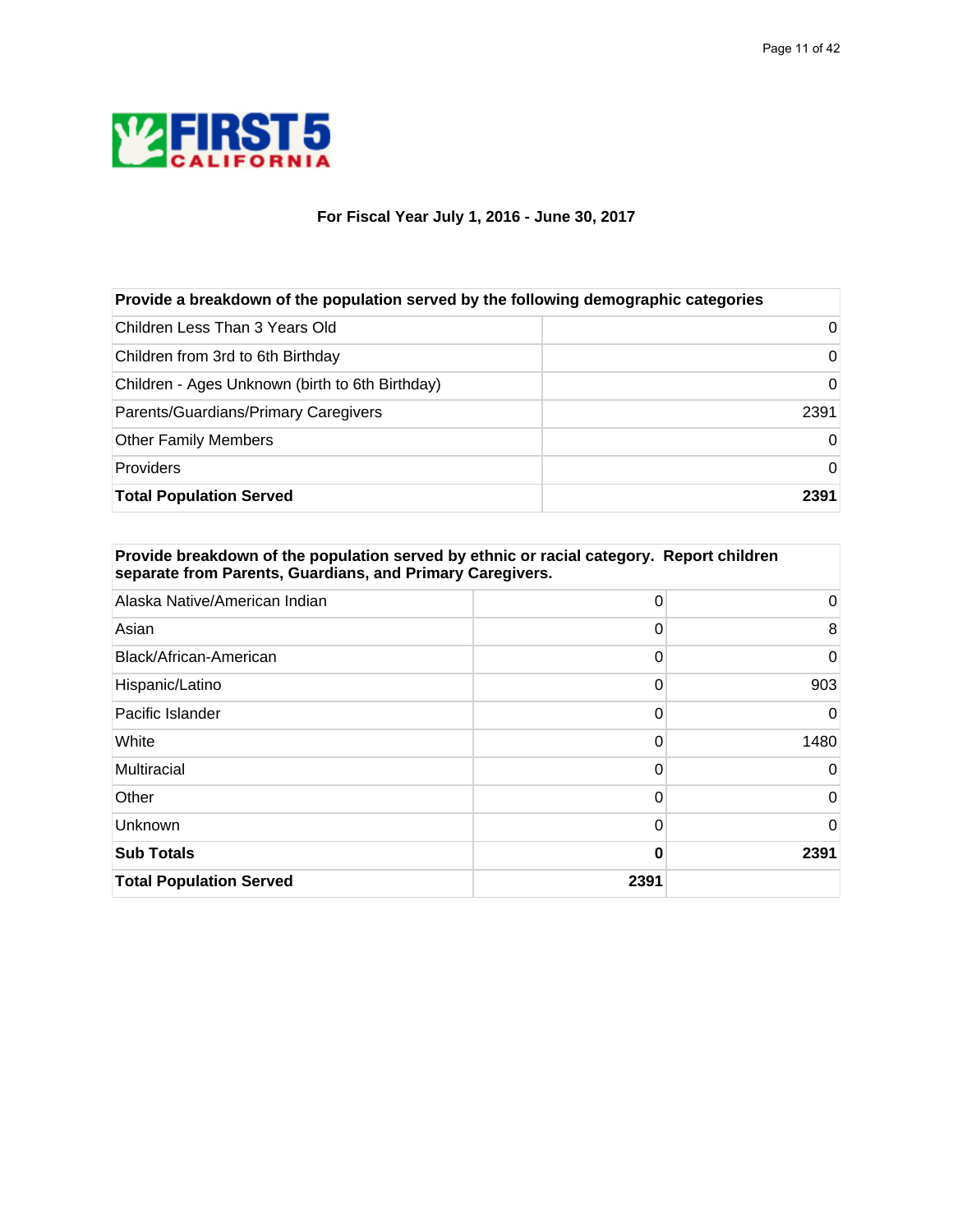

**Provide a breakdown of the population served by the language that they primarily speak at home. Report children separate from Parents, Guardians, and Primary Caregivers.**

| English                        | 0    | 1480           |
|--------------------------------|------|----------------|
| Spanish                        | 0    | 903            |
| Cantonese                      | 0    | $\overline{2}$ |
| Mandarin                       | 0    | $\overline{2}$ |
| Vietnamese                     | 0    | $\overline{2}$ |
| Korean                         | 0    | 2              |
| Other                          | 0    | $\Omega$       |
| Unknown                        | 0    | $\Omega$       |
| <b>Sub Totals</b>              | 0    | 2391           |
| <b>Total Population Served</b> | 2391 |                |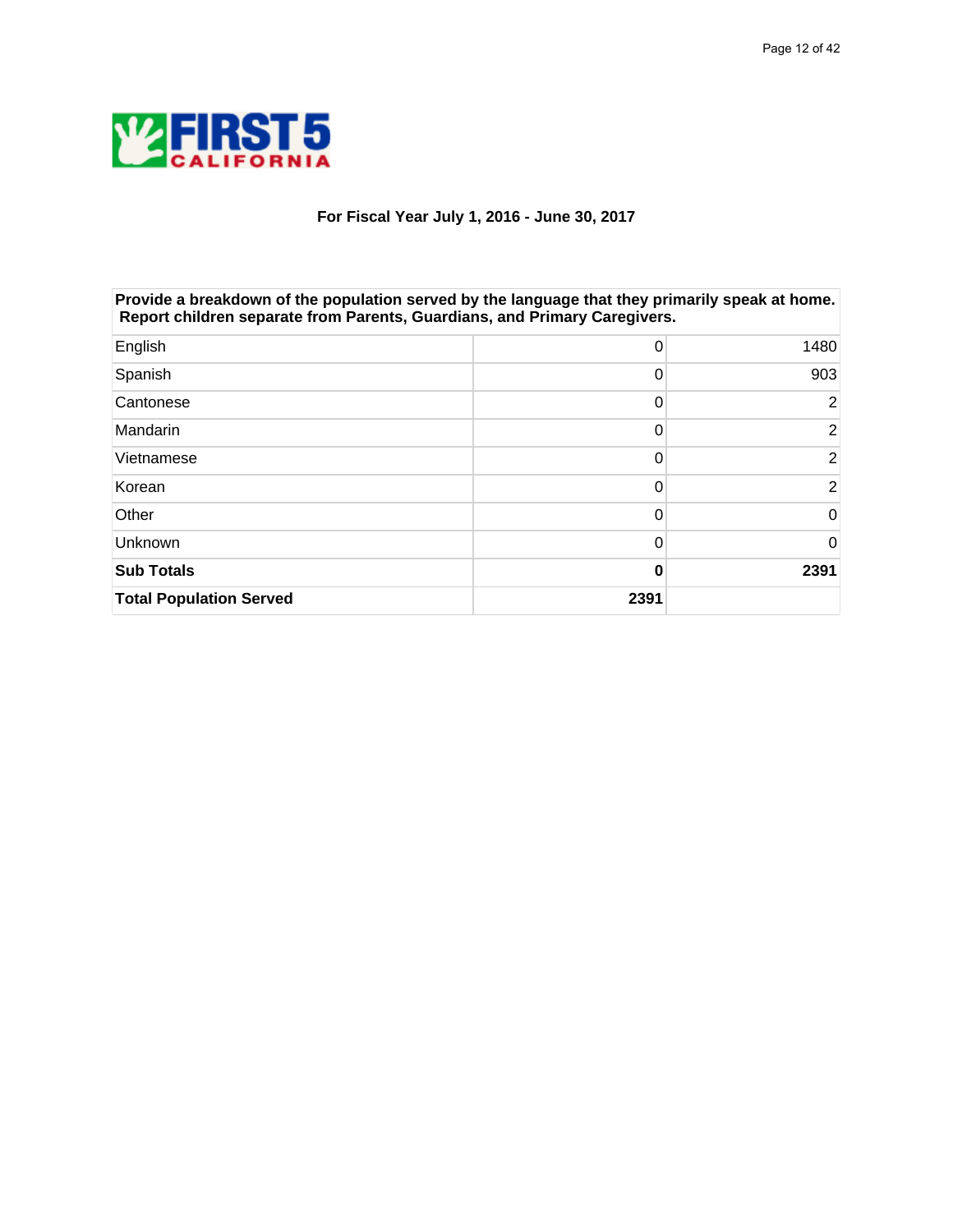

**County: Stanislaus County: Stanislaus Monday, October 02,2017** 

**Service Type: Targeted Intensive Family Support Services**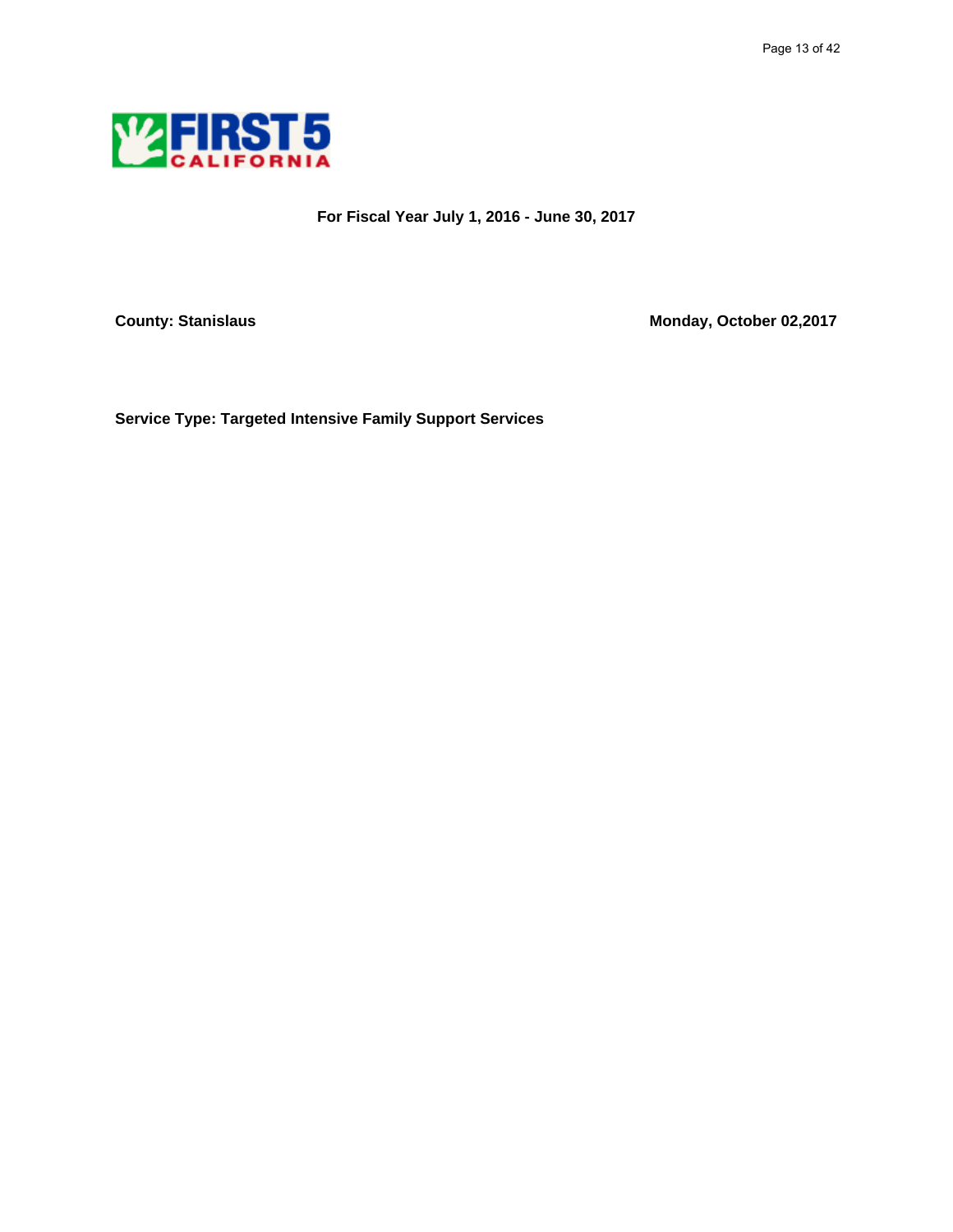

**Result Type: Improved Family Functioning**

**Provide the most recent compelling service outcome available for this service.**

**Provide the comparison data used to determine whether the service outcome was an improvement and specify the origin of the data.**

**Describe the measurement tool used in the evaluation to measure the outcome.**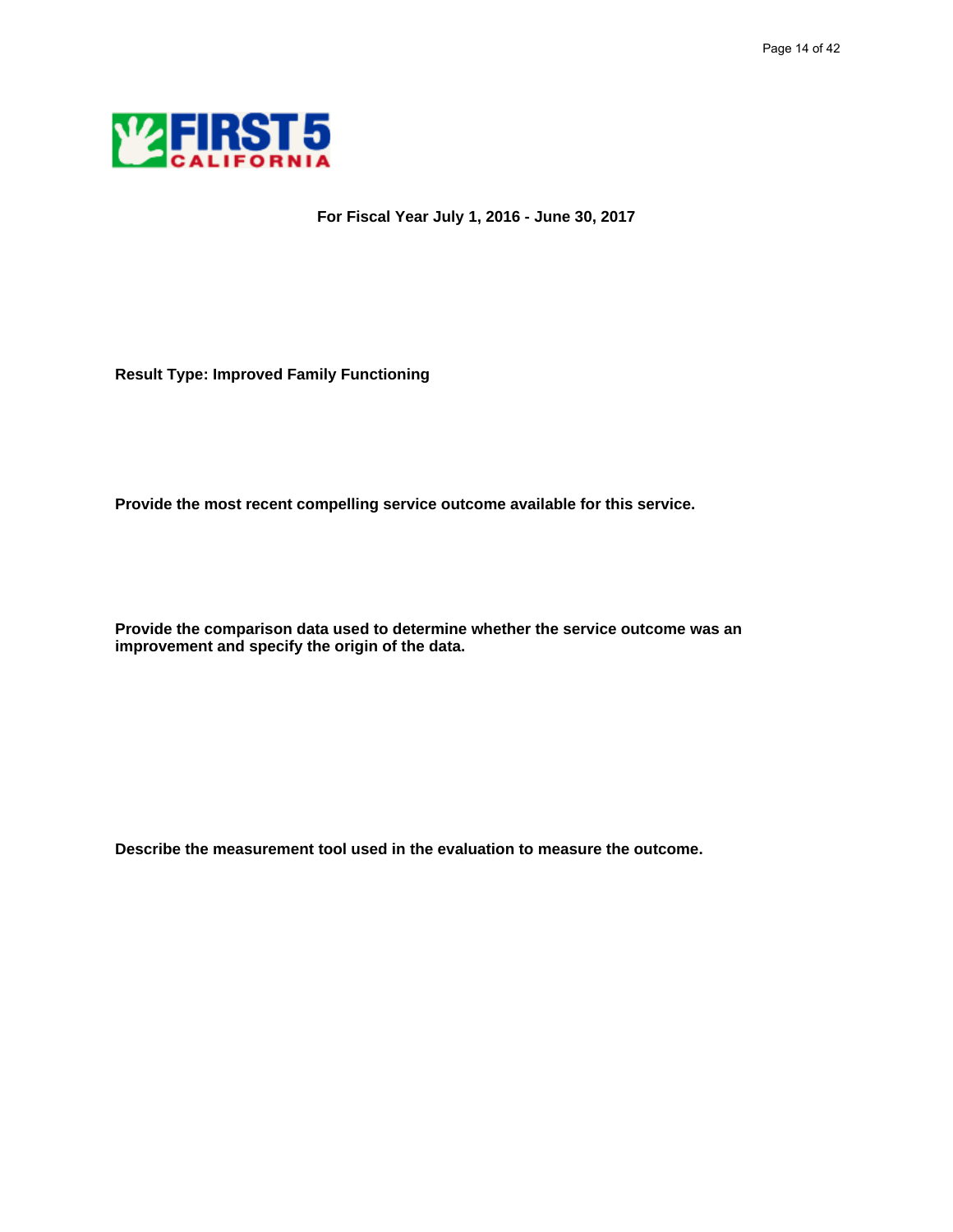

| Provide a breakdown of the population served by the following demographic categories |          |  |
|--------------------------------------------------------------------------------------|----------|--|
| Children Less Than 3 Years Old                                                       | 548      |  |
| Children from 3rd to 6th Birthday                                                    | 667      |  |
| Children - Ages Unknown (birth to 6th Birthday)                                      | $\Omega$ |  |
| Parents/Guardians/Primary Caregivers                                                 | 1636     |  |
| <b>Other Family Members</b>                                                          | 693      |  |
| Providers                                                                            | 0        |  |
| <b>Total Population Served</b>                                                       | 3544     |  |

| Provide breakdown of the population served by ethnic or racial category. Report children<br>separate from Parents, Guardians, and Primary Caregivers. |      |      |
|-------------------------------------------------------------------------------------------------------------------------------------------------------|------|------|
| Alaska Native/American Indian                                                                                                                         | 11   | 0    |
| Asian                                                                                                                                                 | 7    | 19   |
| Black/African-American                                                                                                                                | 19   | 54   |
| Hispanic/Latino                                                                                                                                       | 622  | 918  |
| Pacific Islander                                                                                                                                      | 3    | 2    |
| White                                                                                                                                                 | 362  | 582  |
| Multiracial                                                                                                                                           | 165  | 31   |
| Other                                                                                                                                                 | 17   | 29   |
| Unknown                                                                                                                                               | 9    |      |
| <b>Sub Totals</b>                                                                                                                                     | 1215 | 1636 |
| <b>Total Population Served</b>                                                                                                                        | 2851 |      |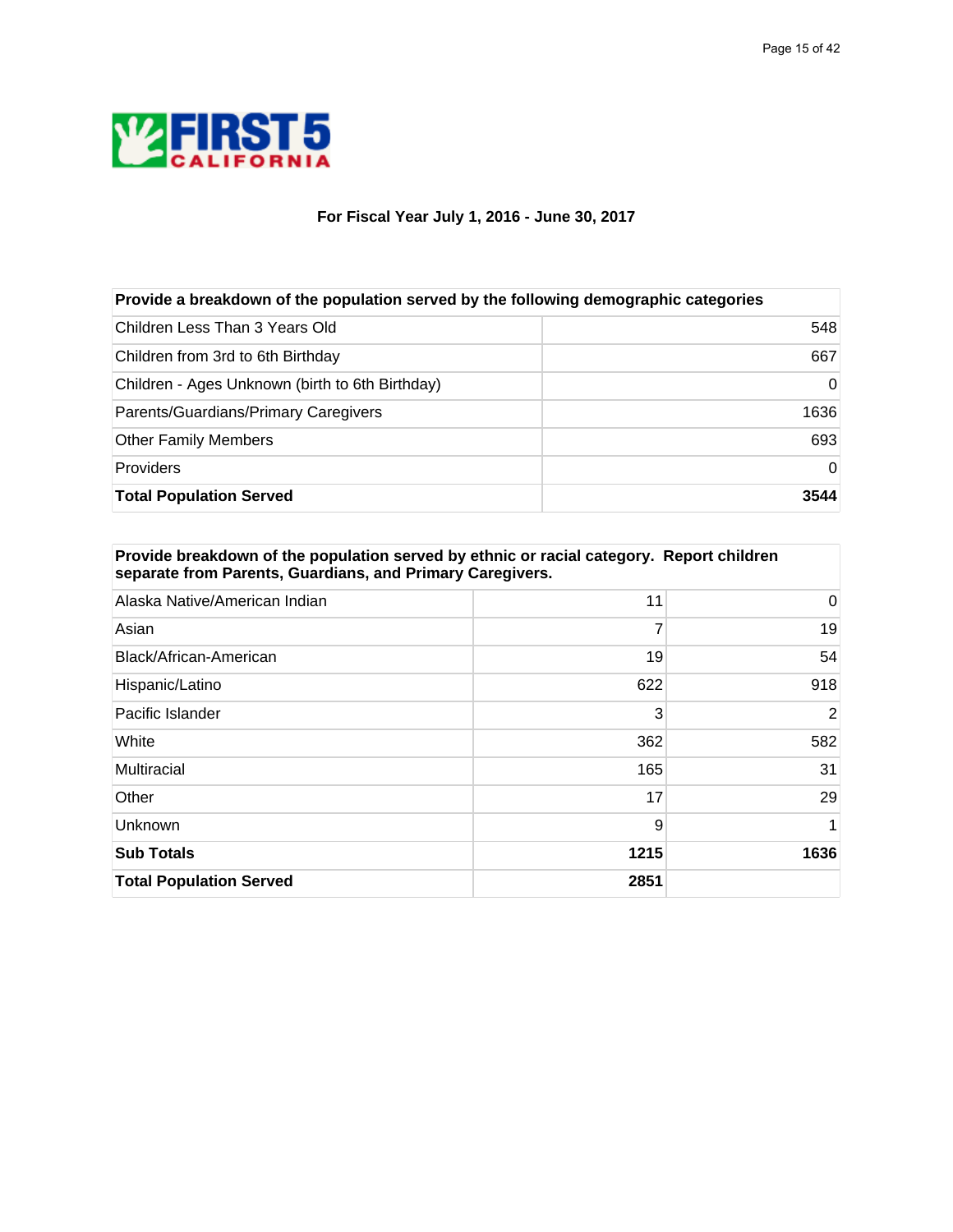

**Provide a breakdown of the population served by the language that they primarily speak at home. Report children separate from Parents, Guardians, and Primary Caregivers.**

| English                        | 860  | 1128           |
|--------------------------------|------|----------------|
| Spanish                        | 348  | 506            |
| Cantonese                      | 0    | 0              |
| Mandarin                       | 0    | 0              |
| Vietnamese                     | 0    | 0              |
| Korean                         | 0    | 0              |
| Other                          | 4    | $\overline{2}$ |
| Unknown                        | 3    | $\mathbf 0$    |
| <b>Sub Totals</b>              | 1215 | 1636           |
| <b>Total Population Served</b> | 2851 |                |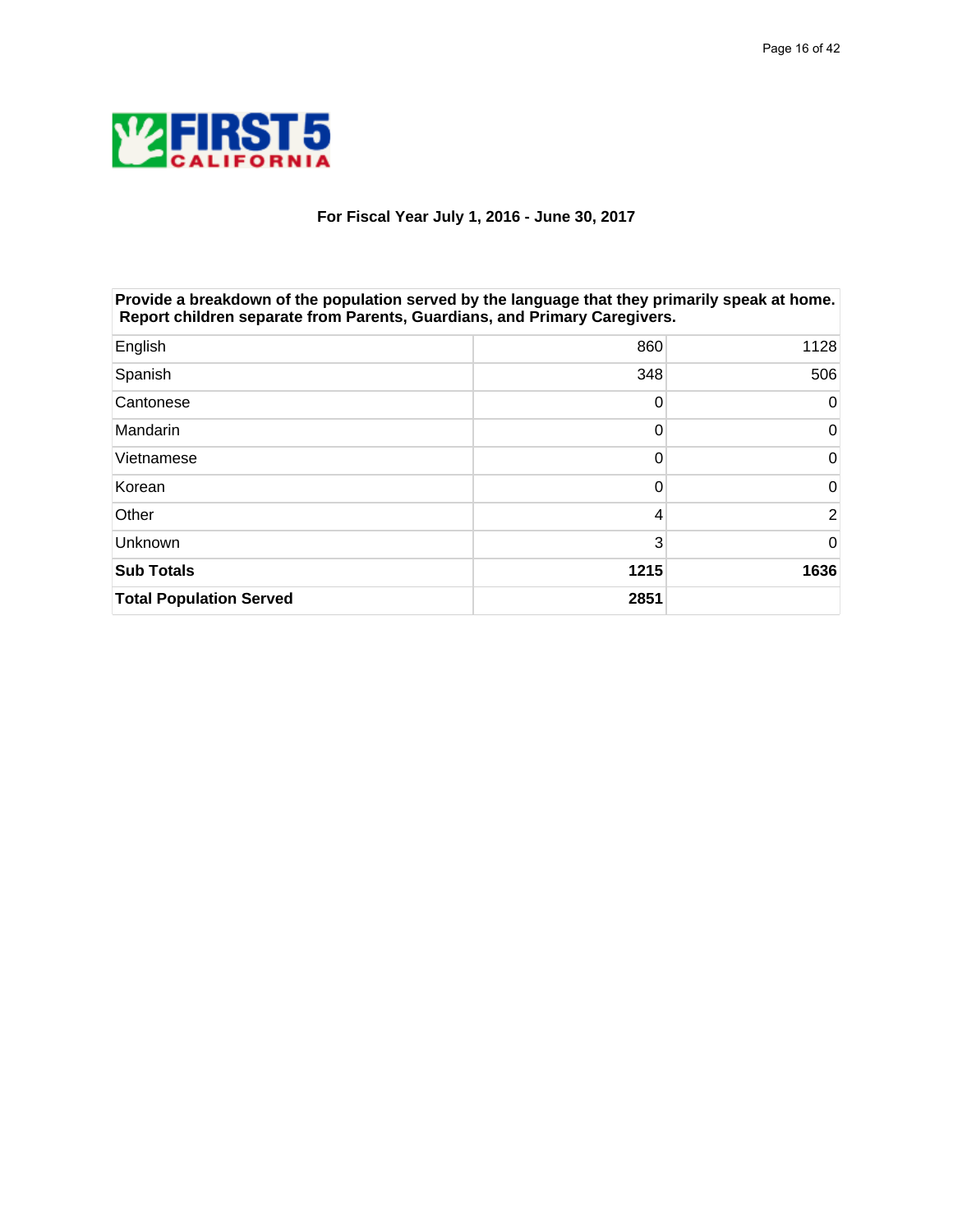

**County: Stanislaus County: Stanislaus Monday, October 02,2017** 

**Service Type: Kindergarten Transition Services**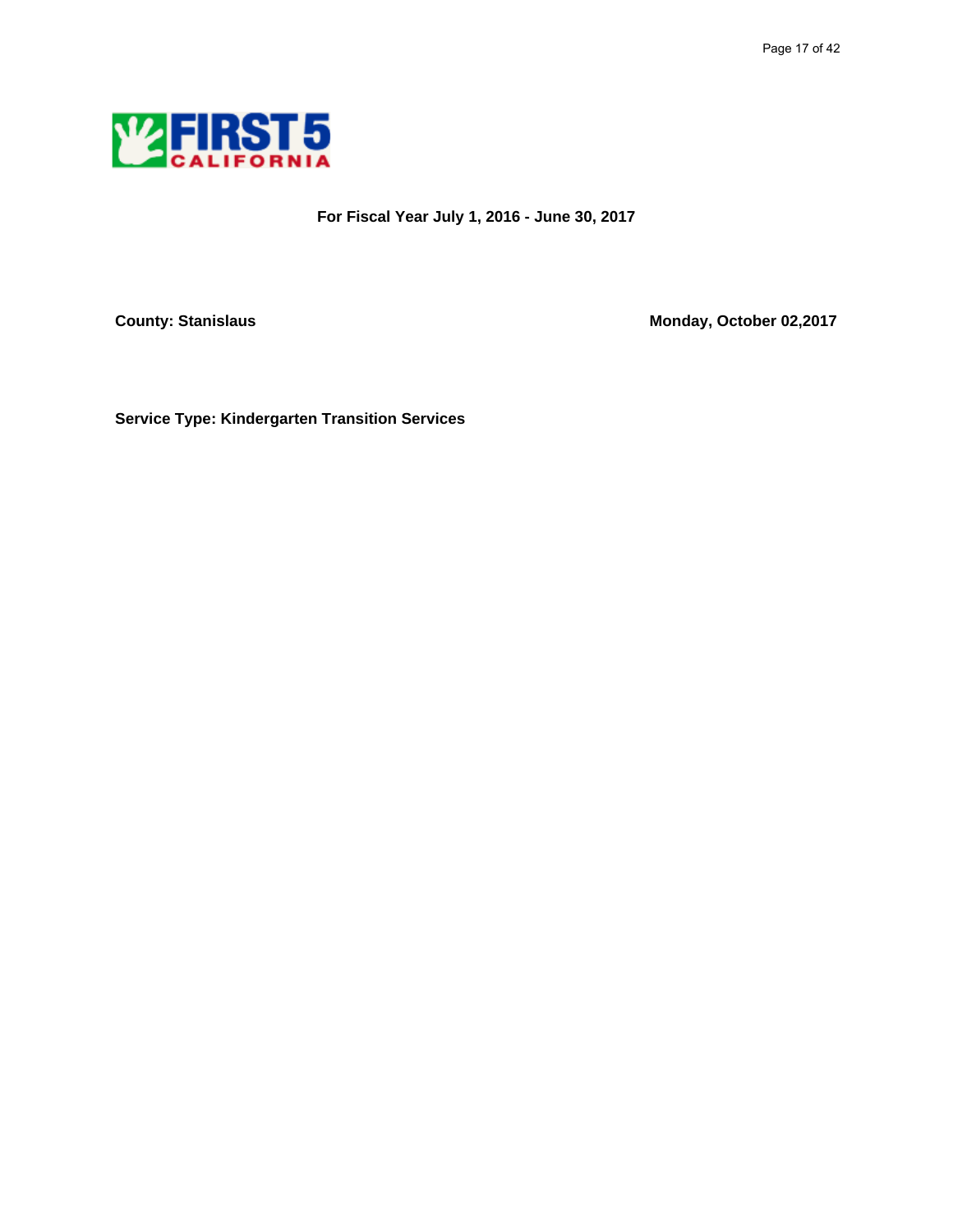

**Result Type: Improved Child Development**

**Provide the most recent compelling service outcome available for this service.**

**Provide the comparison data used to determine whether the service outcome was an improvement and specify the origin of the data.**

**Describe the measurement tool used in the evaluation to measure the outcome.**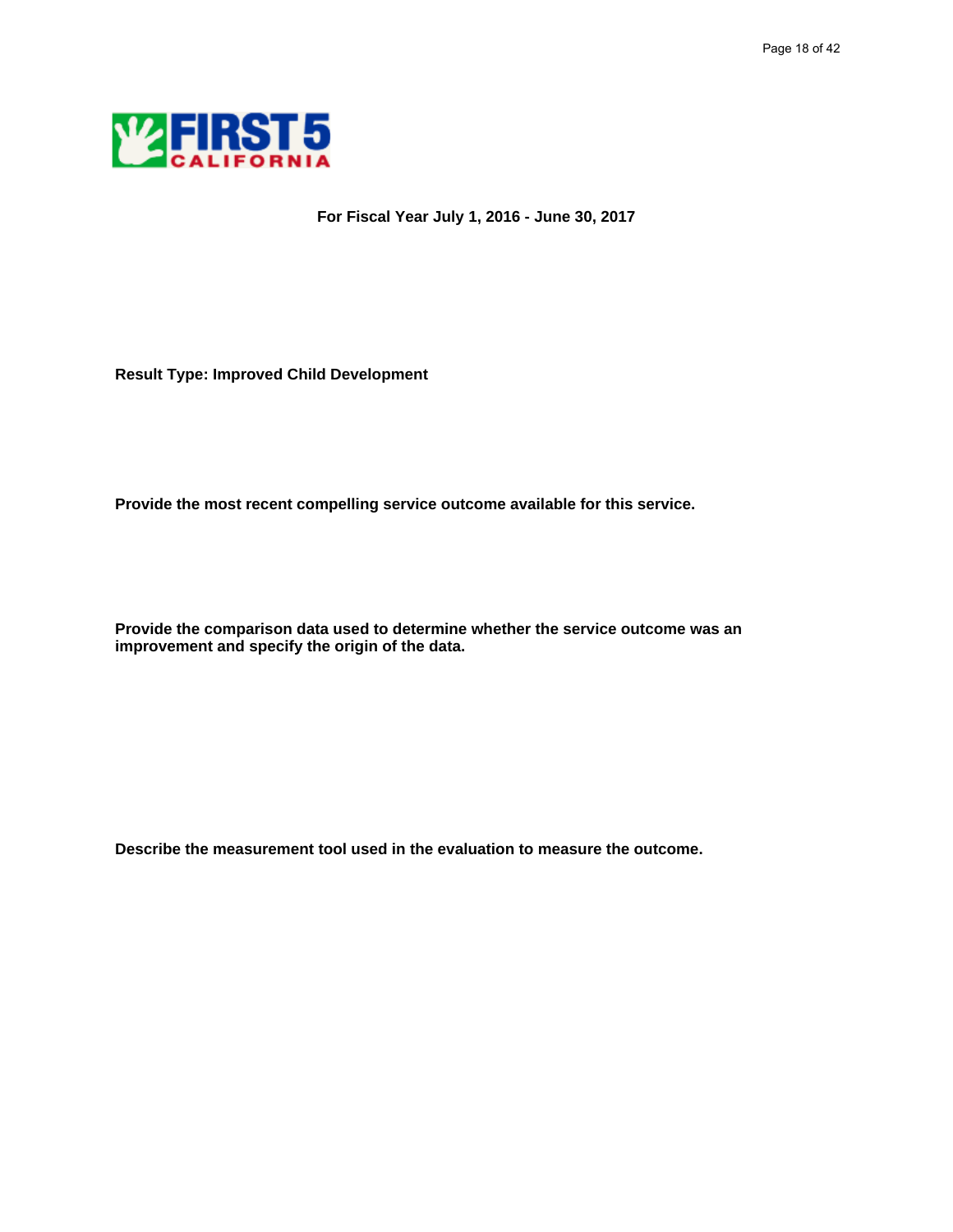

| Provide a breakdown of the population served by the following demographic categories |     |  |
|--------------------------------------------------------------------------------------|-----|--|
| Children Less Than 3 Years Old                                                       | 0   |  |
| Children from 3rd to 6th Birthday                                                    | 120 |  |
| Children - Ages Unknown (birth to 6th Birthday)                                      | 0   |  |
| Parents/Guardians/Primary Caregivers                                                 | 193 |  |
| <b>Other Family Members</b>                                                          | 0   |  |
| Providers                                                                            | 0   |  |
| <b>Total Population Served</b>                                                       | 313 |  |

| Provide breakdown of the population served by ethnic or racial category. Report children<br>separate from Parents, Guardians, and Primary Caregivers. |     |          |
|-------------------------------------------------------------------------------------------------------------------------------------------------------|-----|----------|
| Alaska Native/American Indian                                                                                                                         | 1   | 0        |
| Asian                                                                                                                                                 | 7   | 7        |
| Black/African-American                                                                                                                                | 0   | $\Omega$ |
| Hispanic/Latino                                                                                                                                       | 92  | 30       |
| Pacific Islander                                                                                                                                      | 0   | $\Omega$ |
| White                                                                                                                                                 | 13  | 3        |
| Multiracial                                                                                                                                           | 2   | $\Omega$ |
| Other                                                                                                                                                 | 0   | $\Omega$ |
| <b>Unknown</b>                                                                                                                                        | 5   | 153      |
| <b>Sub Totals</b>                                                                                                                                     | 120 | 193      |
| <b>Total Population Served</b>                                                                                                                        | 313 |          |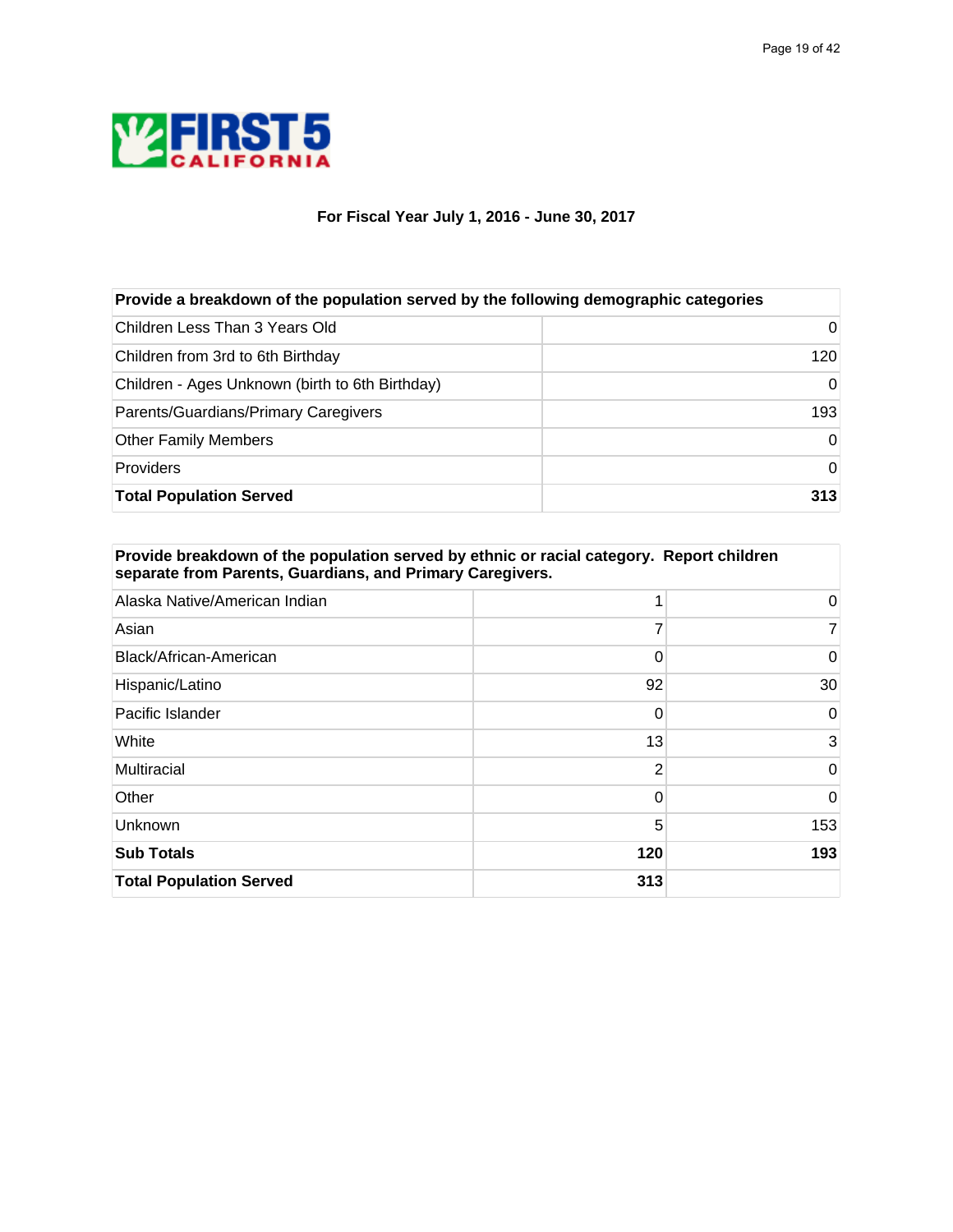

**Provide a breakdown of the population served by the language that they primarily speak at home. Report children separate from Parents, Guardians, and Primary Caregivers.**

| English                        | 48  | 19          |
|--------------------------------|-----|-------------|
| Spanish                        | 65  | 14          |
| Cantonese                      | 0   | 0           |
| Mandarin                       | 0   | 0           |
| Vietnamese                     | 0   | $\mathbf 0$ |
| Korean                         | 0   | 0           |
| Other                          | 7   | 7           |
| Unknown                        | 0   | 153         |
| <b>Sub Totals</b>              | 120 | 193         |
| <b>Total Population Served</b> | 313 |             |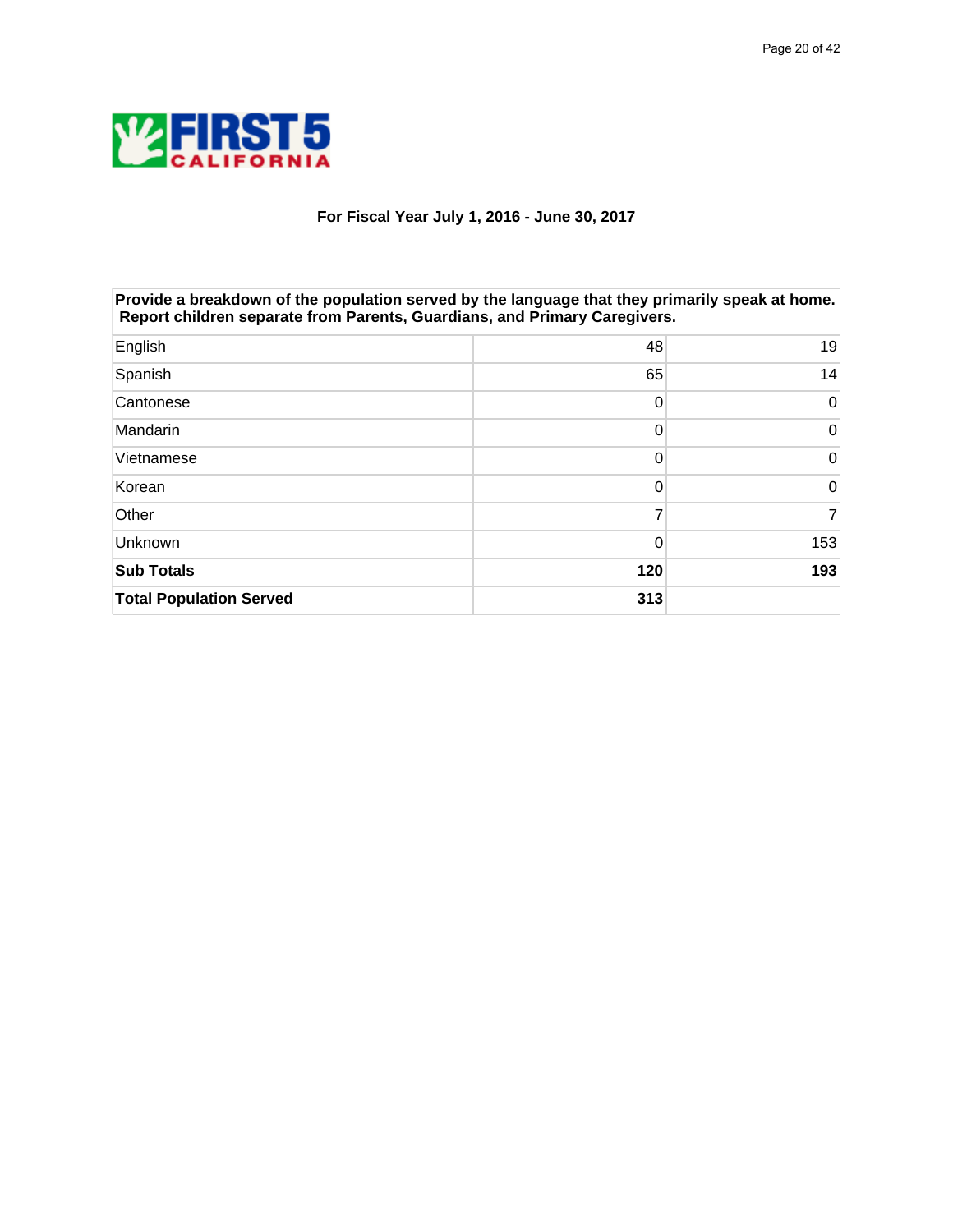

**County: Stanislaus County: Stanislaus Monday, October 02,2017** 

**Service Type: Quality ECE Investments**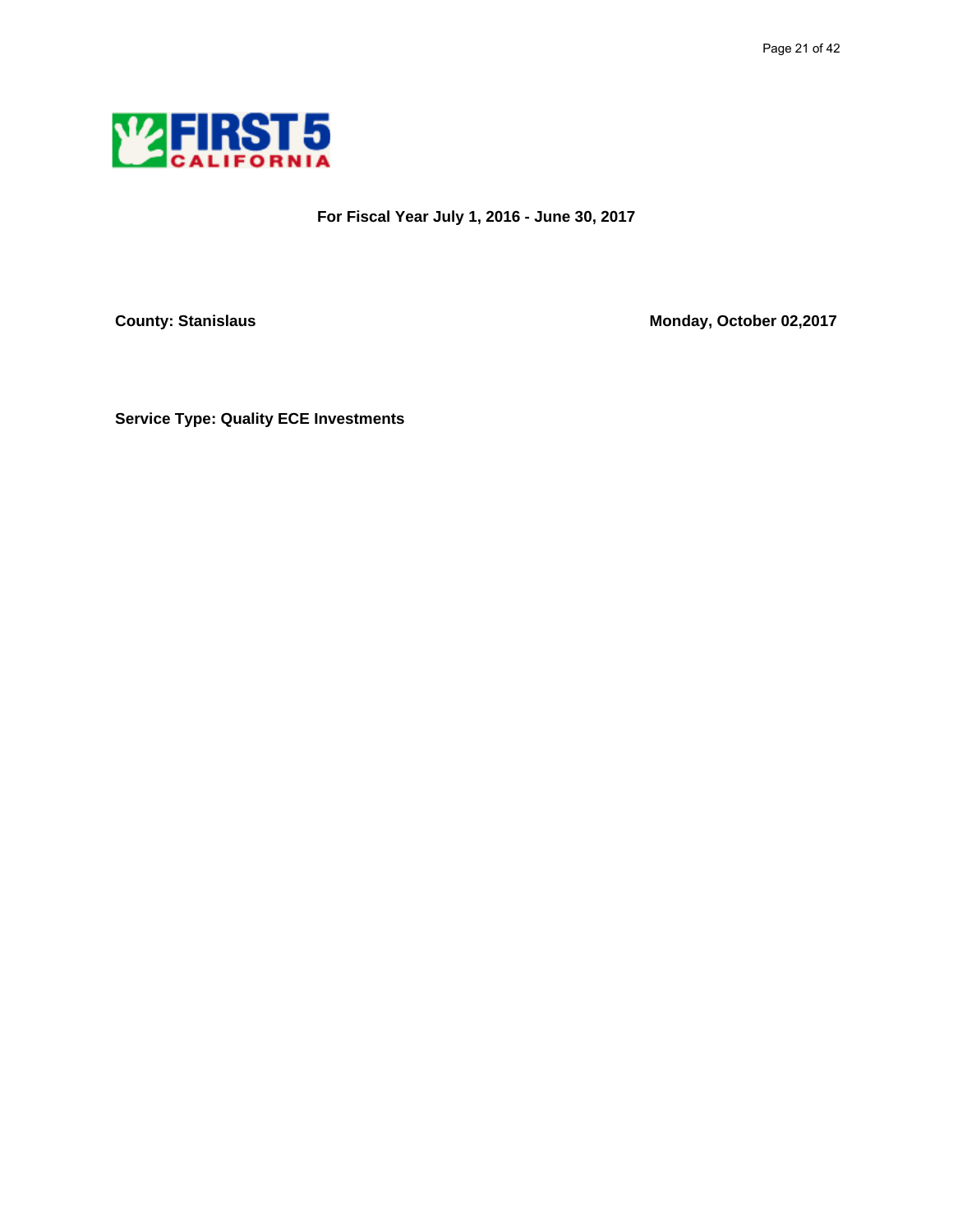

**Result Type: Improved Child Development**

**Provide the most recent compelling service outcome available for this service.**

**Provide the comparison data used to determine whether the service outcome was an improvement and specify the origin of the data.**

**Describe the measurement tool used in the evaluation to measure the outcome.**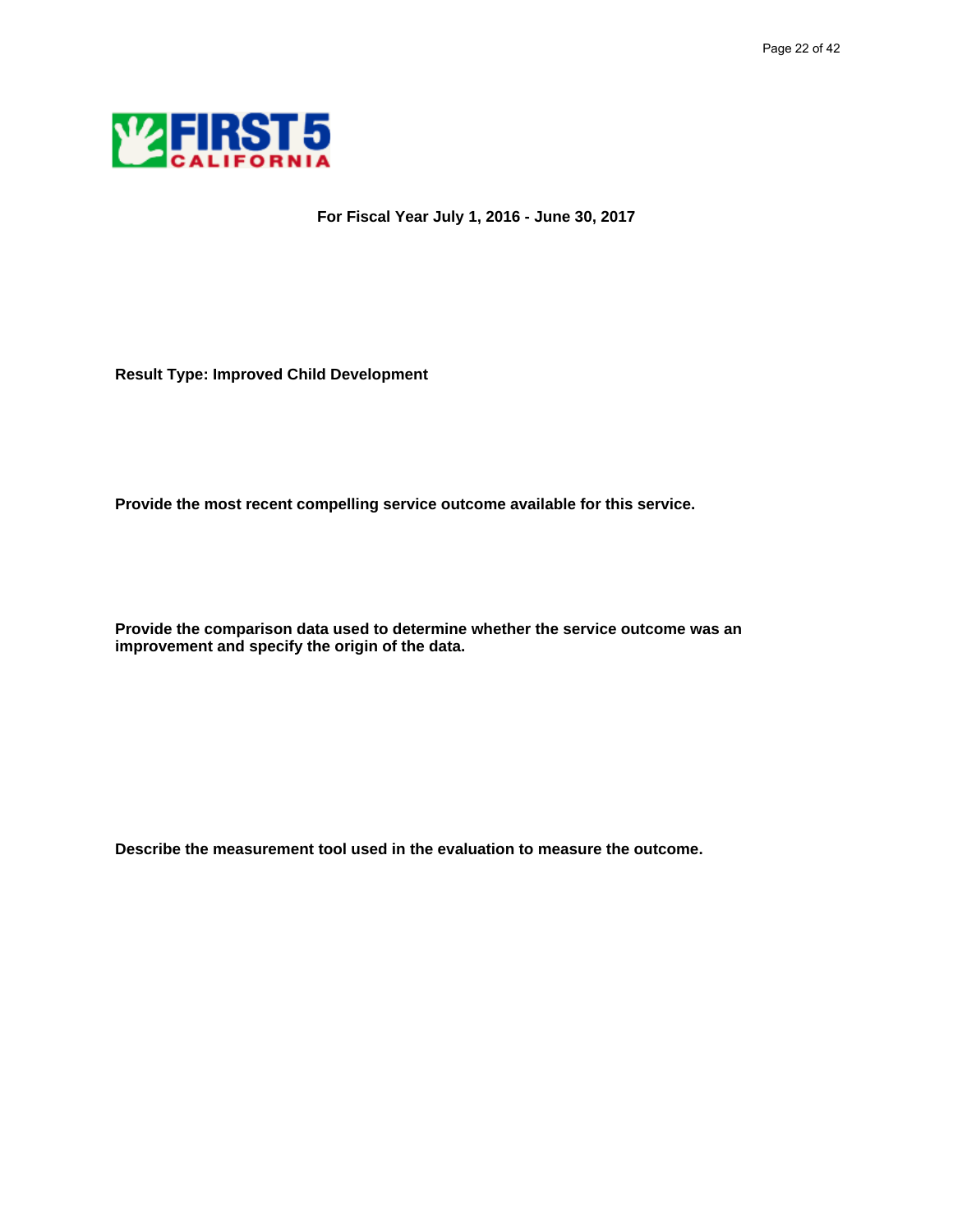

| Provide a breakdown of the population served by the following demographic categories |          |  |
|--------------------------------------------------------------------------------------|----------|--|
| Children Less Than 3 Years Old                                                       | 0        |  |
| Children from 3rd to 6th Birthday                                                    | $\Omega$ |  |
| Children - Ages Unknown (birth to 6th Birthday)                                      | $\Omega$ |  |
| Parents/Guardians/Primary Caregivers                                                 | $\Omega$ |  |
| <b>Other Family Members</b>                                                          | $\Omega$ |  |
| <b>Providers</b>                                                                     | 497      |  |
| <b>Total Population Served</b>                                                       | 497      |  |

| Provide breakdown of the population served by ethnic or racial category. Report children<br>separate from Parents, Guardians, and Primary Caregivers. |   |          |
|-------------------------------------------------------------------------------------------------------------------------------------------------------|---|----------|
| Alaska Native/American Indian                                                                                                                         | 0 | 0        |
| Asian                                                                                                                                                 | 0 | 0        |
| Black/African-American                                                                                                                                | 0 | 0        |
| Hispanic/Latino                                                                                                                                       | 0 | $\Omega$ |
| Pacific Islander                                                                                                                                      | 0 | 0        |
| White                                                                                                                                                 | 0 | $\Omega$ |
| Multiracial                                                                                                                                           | 0 | $\Omega$ |
| Other                                                                                                                                                 | 0 | $\Omega$ |
| <b>Unknown</b>                                                                                                                                        | 0 | $\Omega$ |
| <b>Sub Totals</b>                                                                                                                                     | 0 | $\bf{0}$ |
| <b>Total Population Served</b>                                                                                                                        | 0 |          |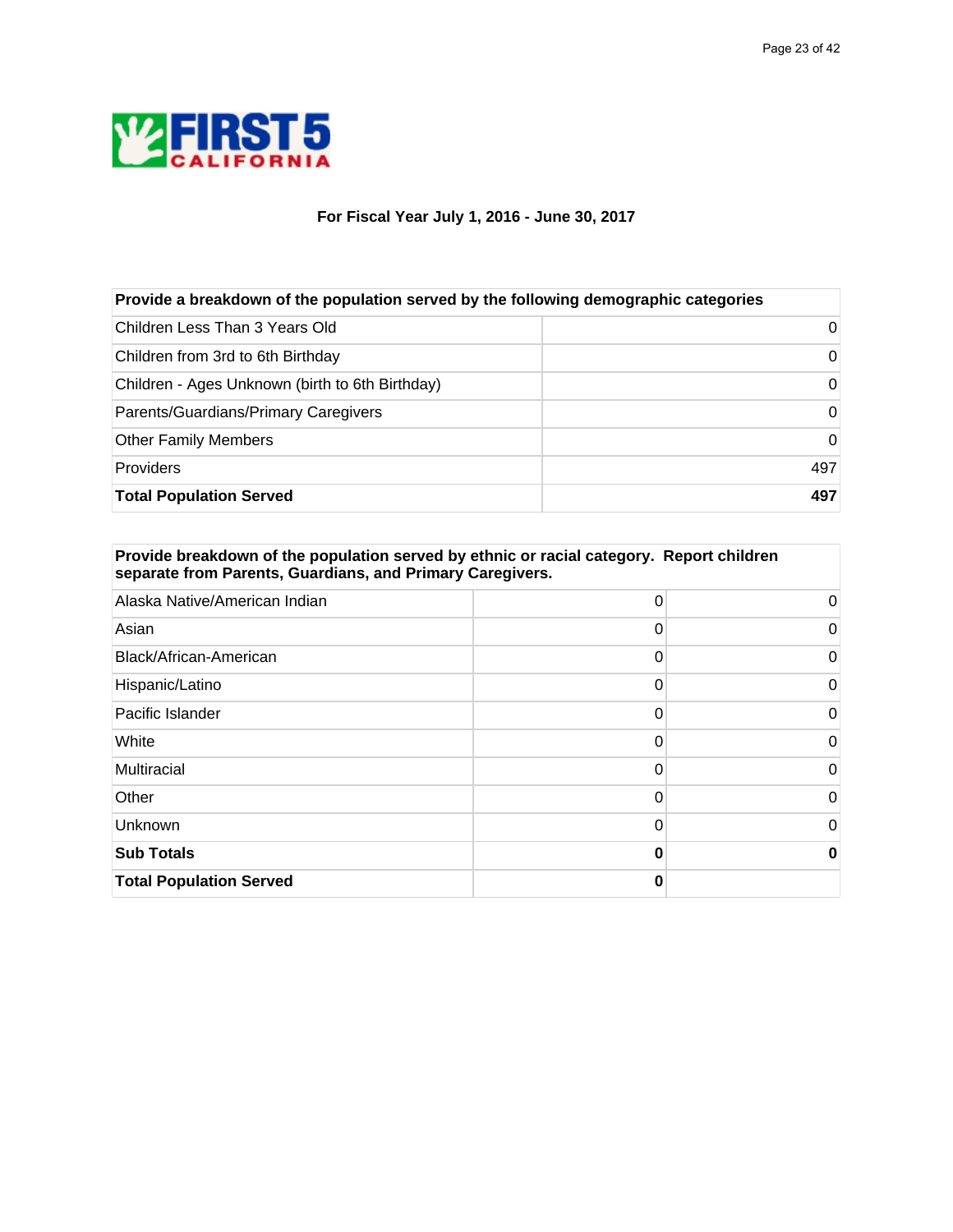

**Provide a breakdown of the population served by the language that they primarily speak at home. Report children separate from Parents, Guardians, and Primary Caregivers.**

| English                        |   | 0 |
|--------------------------------|---|---|
| Spanish                        | Ω | 0 |
| Cantonese                      | 0 | 0 |
| Mandarin                       | Ω | 0 |
| Vietnamese                     | Ω | 0 |
| Korean                         | 0 | 0 |
| Other                          | Ω | 0 |
| Unknown                        | Ω | 0 |
| <b>Sub Totals</b>              | Ω | 0 |
| <b>Total Population Served</b> |   |   |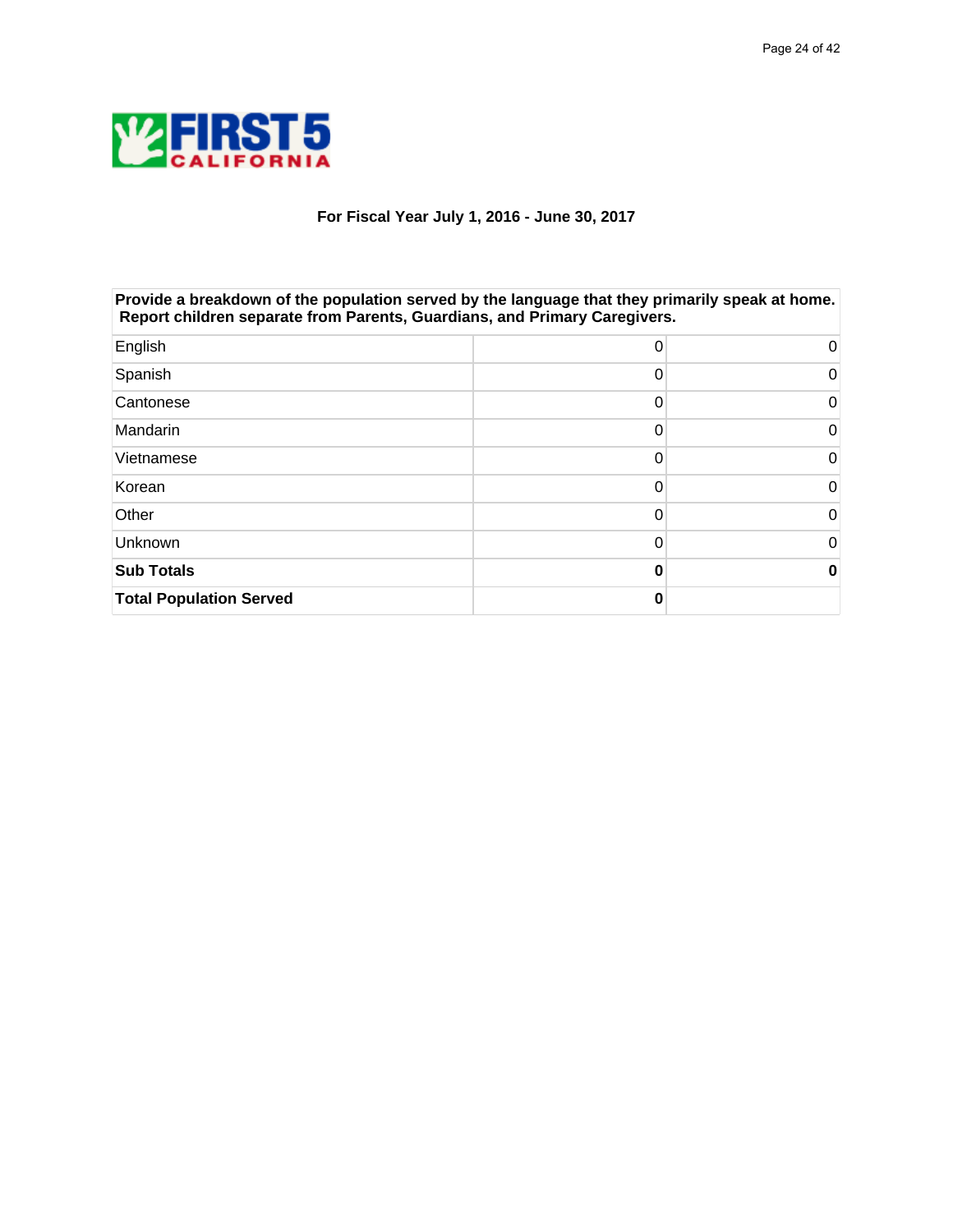

**County: Stanislaus County: Stanislaus Monday, October 02,2017** 

**Service Type: Health Access**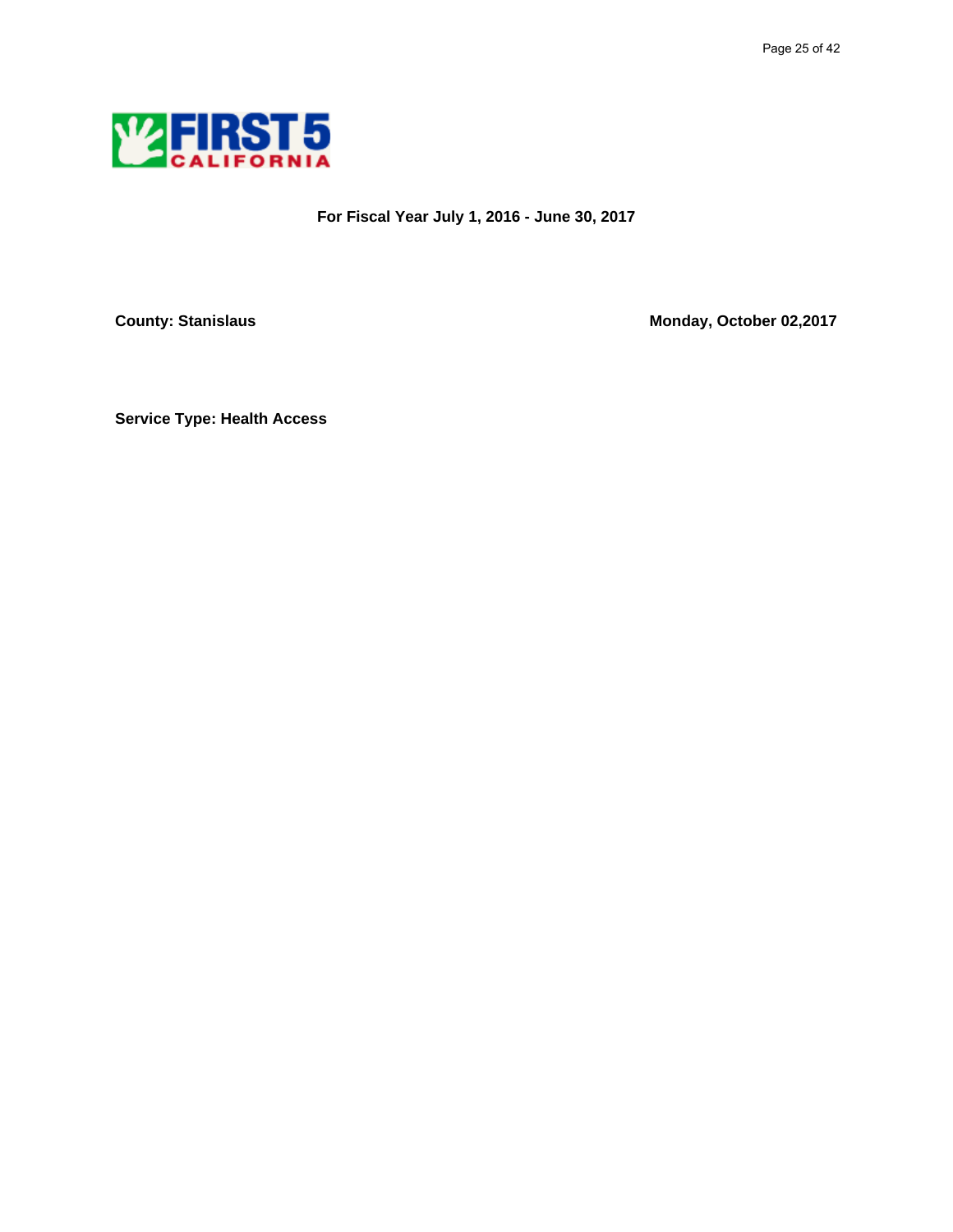

**Result Type: Improved Child Health**

**Provide the most recent compelling service outcome available for this service.**

**Provide the comparison data used to determine whether the service outcome was an improvement and specify the origin of the data.**

**Describe the measurement tool used in the evaluation to measure the outcome.**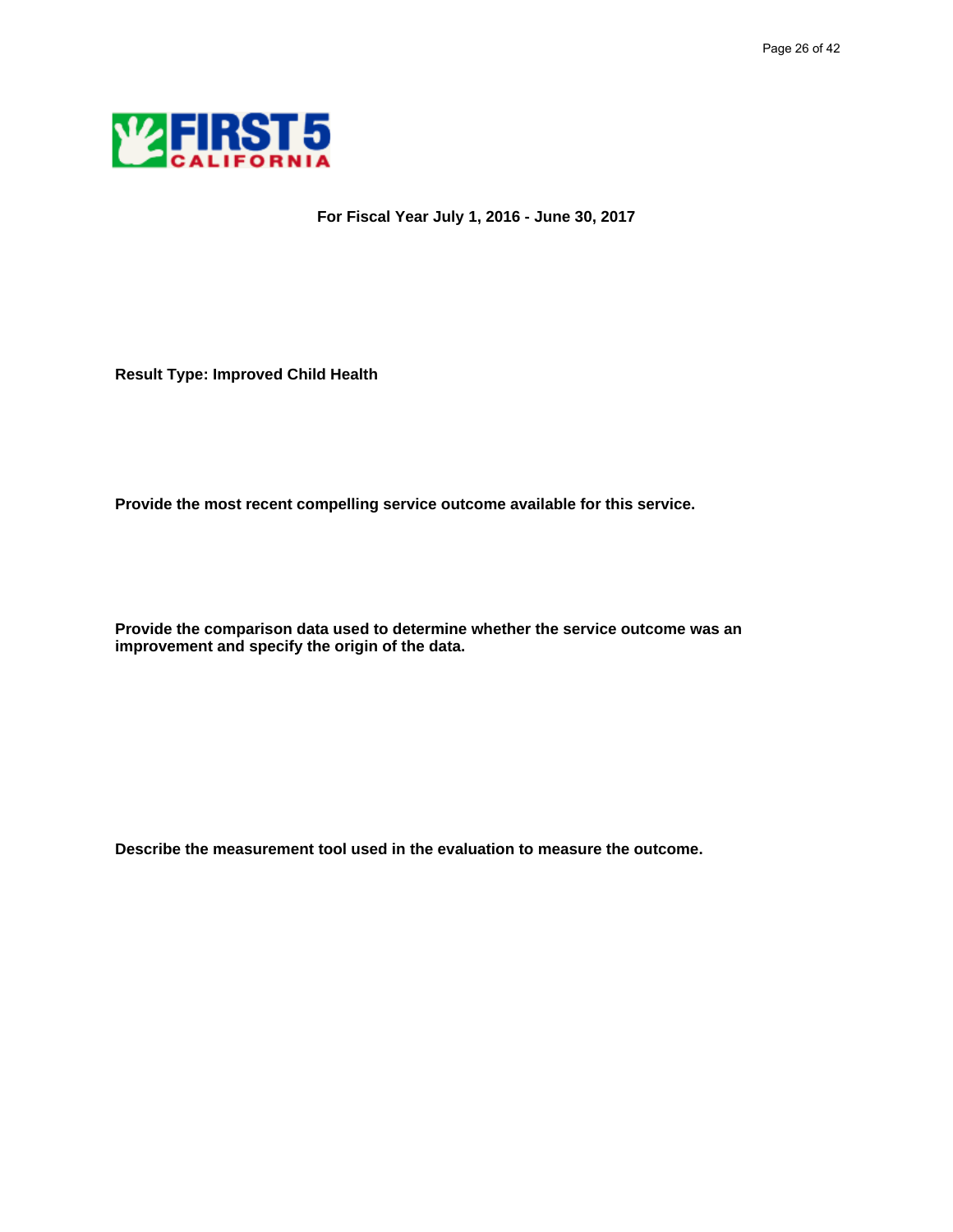

| Provide a breakdown of the population served by the following demographic categories |     |  |
|--------------------------------------------------------------------------------------|-----|--|
| Children Less Than 3 Years Old                                                       | 9   |  |
| Children from 3rd to 6th Birthday                                                    | 4   |  |
| Children - Ages Unknown (birth to 6th Birthday)                                      | 0   |  |
| Parents/Guardians/Primary Caregivers                                                 | 172 |  |
| <b>Other Family Members</b>                                                          | 0   |  |
| <b>Providers</b>                                                                     | 0   |  |
| <b>Total Population Served</b>                                                       | 185 |  |

| Provide breakdown of the population served by ethnic or racial category. Report children<br>separate from Parents, Guardians, and Primary Caregivers. |     |          |
|-------------------------------------------------------------------------------------------------------------------------------------------------------|-----|----------|
| Alaska Native/American Indian                                                                                                                         | 0   | 0        |
| Asian                                                                                                                                                 | 0   |          |
| Black/African-American                                                                                                                                | 0   |          |
| Hispanic/Latino                                                                                                                                       | 12  | 158      |
| Pacific Islander                                                                                                                                      | 0   | 3        |
| White                                                                                                                                                 | 0   | $\Omega$ |
| Multiracial                                                                                                                                           | 0   | $\Omega$ |
| Other                                                                                                                                                 |     | $\Omega$ |
| Unknown                                                                                                                                               | 0   | 9        |
| <b>Sub Totals</b>                                                                                                                                     | 13  | 172      |
| <b>Total Population Served</b>                                                                                                                        | 185 |          |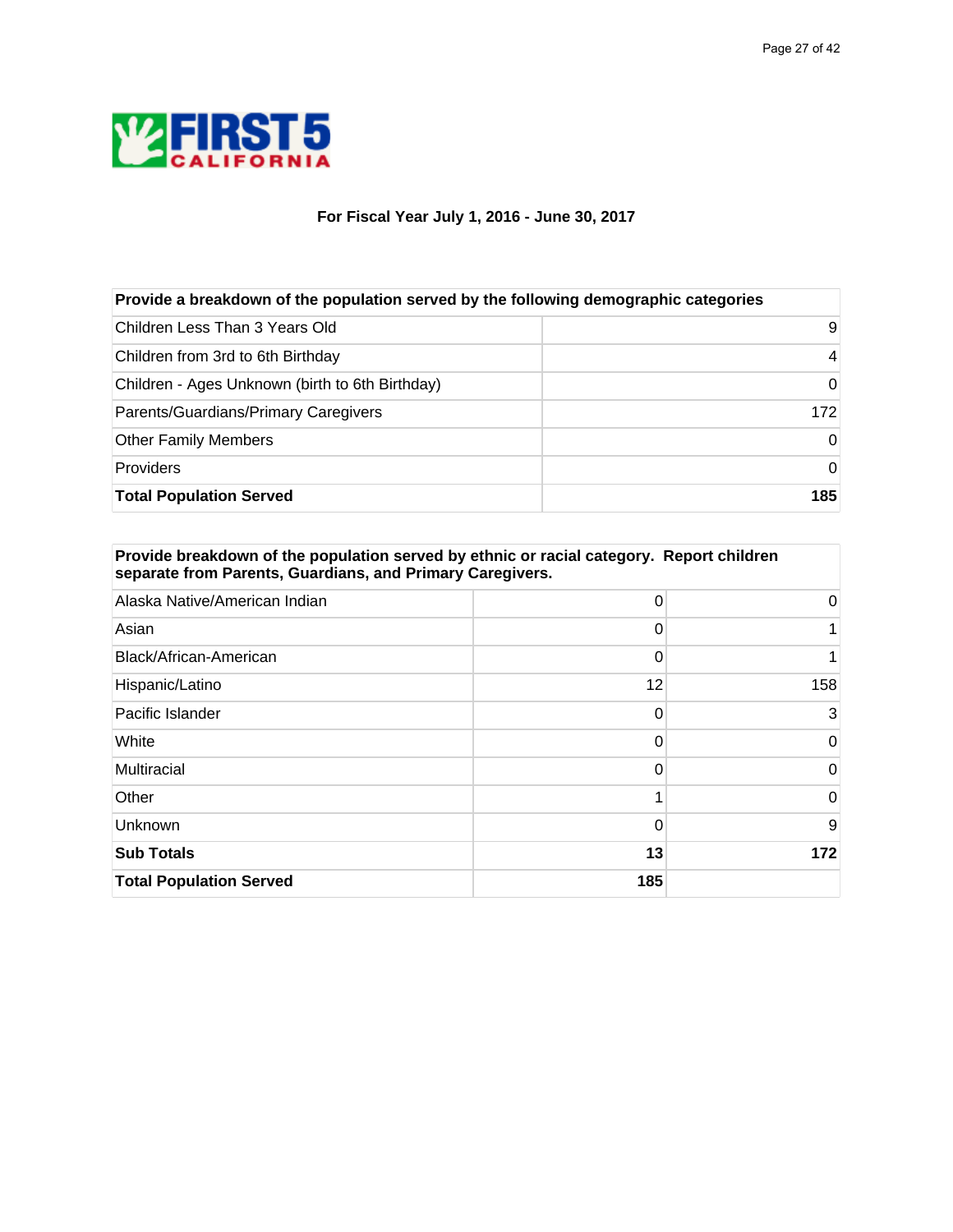

**Provide a breakdown of the population served by the language that they primarily speak at home. Report children separate from Parents, Guardians, and Primary Caregivers.**

| English                        | 3   | 44           |
|--------------------------------|-----|--------------|
| Spanish                        | 9   | 120          |
| Cantonese                      | 0   | $\mathbf{0}$ |
| Mandarin                       | 0   | 0            |
| Vietnamese                     | 0   | 0            |
| Korean                         | 0   | $\Omega$     |
| Other                          | 0   | 0            |
| Unknown                        |     | 8            |
| <b>Sub Totals</b>              | 13  | 172          |
| <b>Total Population Served</b> | 185 |              |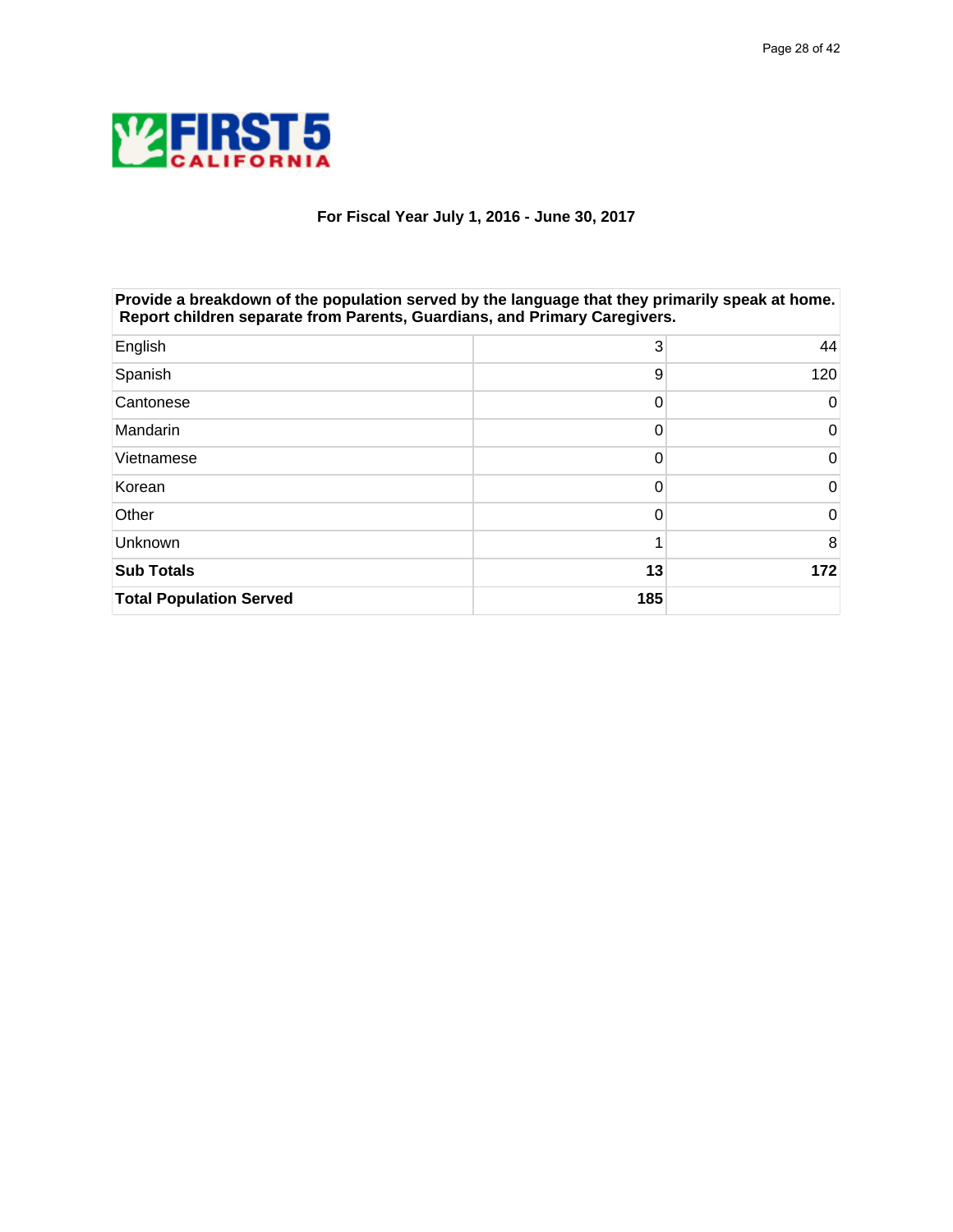

**County: Stanislaus County: Stanislaus Monday, October 09,2017** 

**Service Type: Maternal and Child Healthcare**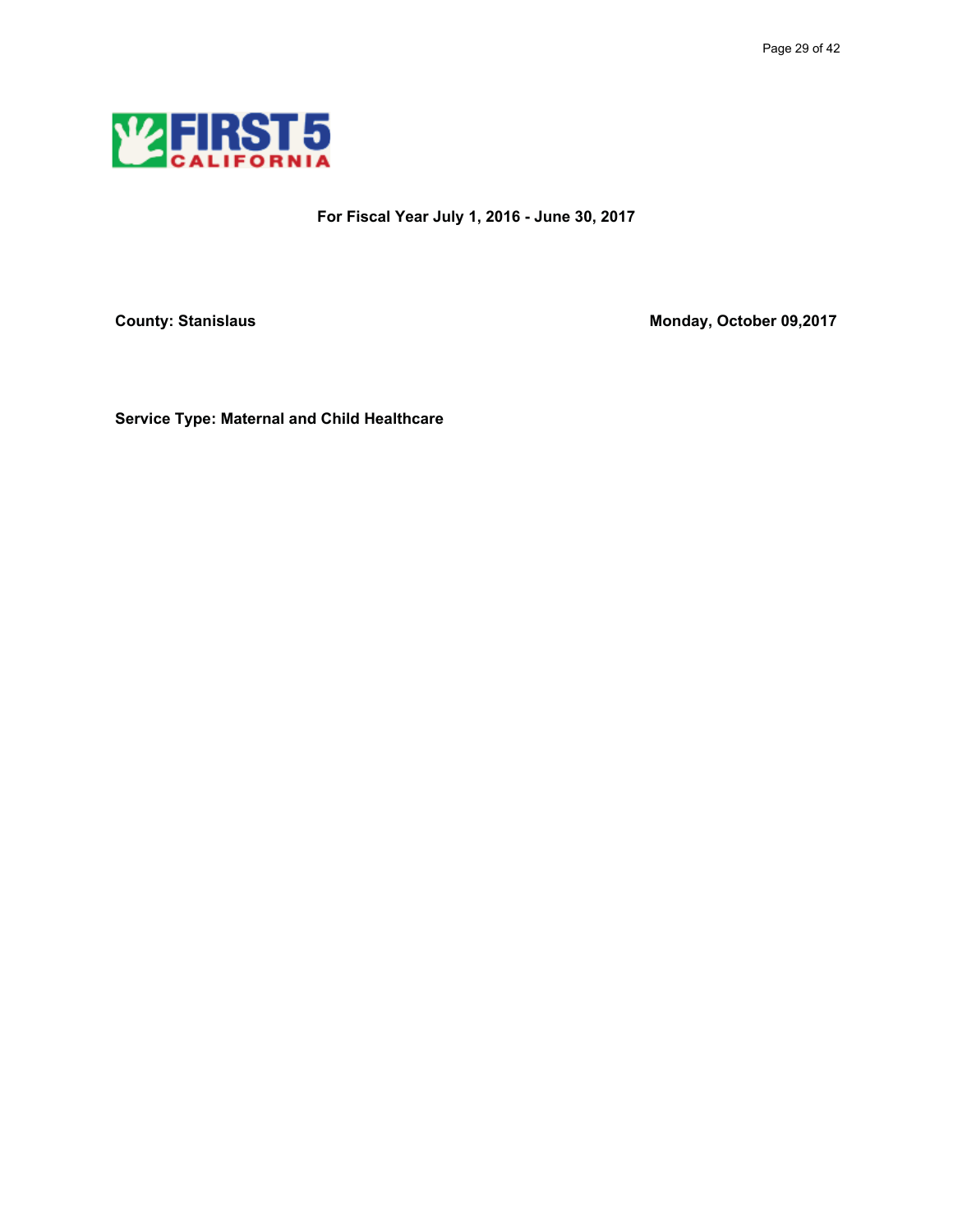

**Result Type: Improved Child Health**

#### **Provide the most recent compelling service outcome available for this service.**

A) 195 infants were born to pregnant women who participated in a program designed to improve healthy birth outcomes

B) 163 (84%) infants were born term

C) 164 (84%) infants were born weighing at least 5 lbs., 5 oz. and no more than 8 lbs., 13 oz.

D) 471 support sessions were provided for pregnant women; 243 women participating in support sessions completed a satisfaction survey and 99% of them rated the groups as having met their need; 4,771 referrals were provided to women attending the support groups

E) Of the 195 infants born, 180 mothers initiated breastfeeding (92%)

#### **Provide the comparison data used to determine whether the service outcome was an improvement and specify the origin of the data.**

A) 2010/11: 287; 2011/12: 223; 2012/13: 160; 2013/14: 220; 2014/15: 228; 2015/16: 233

B) 2010/11: 275 (96%); 2011/12: 198 (89%); 2012/13: 148 (92%); 2013/14: 199 (90%); 2014/15: 199 (87%); 2015/16: 205(88%)

C) 2010/11: 275 (96%); 2011/12: 204 (91%); 2012/13: 148 (92%); 2013/14: 187 (85%); 2014/15: 194 (85%); 2015/16: 191 (82%)

D) 2012/13: 530, 117, 99%, 1,815; 2013/14: 544, 239, 97%, 3,086; 2014/15: 498, 243, 98%, 3,705; 2015/16: 510, 265, 93%

E) 2012/13: 160, 128 (80%); 2013/14: 230, 196 (89%); 2014/15: 228, 208 (91%); 2015/16: 233, 209 (90%)

**Describe the measurement tool used in the evaluation to measure the outcome.**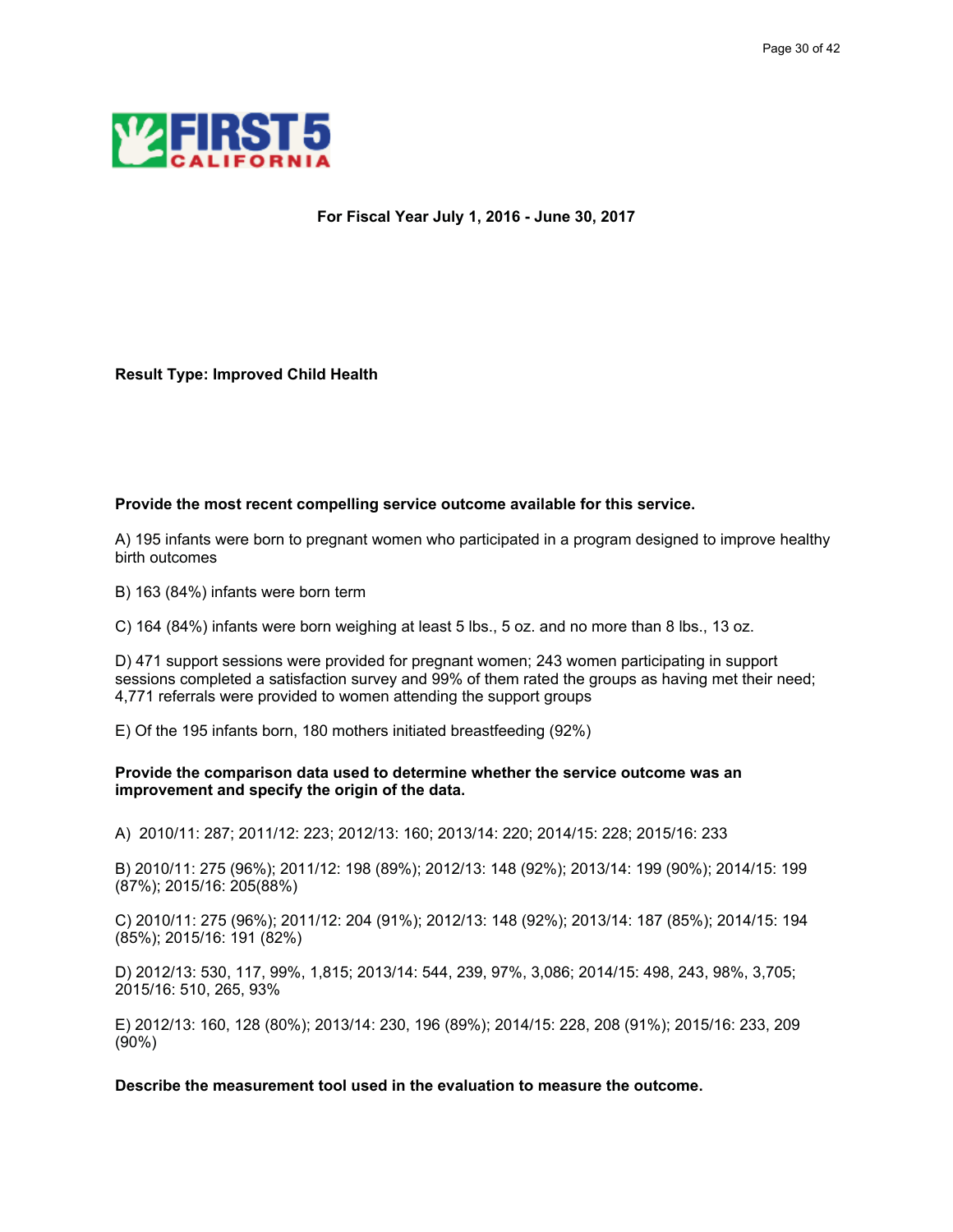

A-E: Database, client tracking, surveys

| Provide a breakdown of the population served by the following demographic categories |      |  |
|--------------------------------------------------------------------------------------|------|--|
| Children Less Than 3 Years Old                                                       | 767  |  |
| Children from 3rd to 6th Birthday                                                    | 0    |  |
| Children - Ages Unknown (birth to 6th Birthday)                                      | 0    |  |
| Parents/Guardians/Primary Caregivers                                                 | 763  |  |
| <b>Other Family Members</b>                                                          | 23   |  |
| Providers                                                                            | 0    |  |
| <b>Total Population Served</b>                                                       | 1553 |  |

| Provide breakdown of the population served by ethnic or racial category. Report children |  |
|------------------------------------------------------------------------------------------|--|
| separate from Parents, Guardians, and Primary Caregivers.                                |  |

| Alaska Native/American Indian  |          |                 |
|--------------------------------|----------|-----------------|
| Asian                          | 10       | 10 <sup>°</sup> |
| Black/African-American         | 16       | 16              |
| Hispanic/Latino                | 612      | 608             |
| Pacific Islander               | $\Omega$ | $\mathbf{0}$    |
| White                          | 84       | 84              |
| Multiracial                    | 5        | 5               |
| Other                          | 9        | 9               |
| Unknown                        | 30       | 30              |
| <b>Sub Totals</b>              | 767      | 763             |
| <b>Total Population Served</b> | 1530     |                 |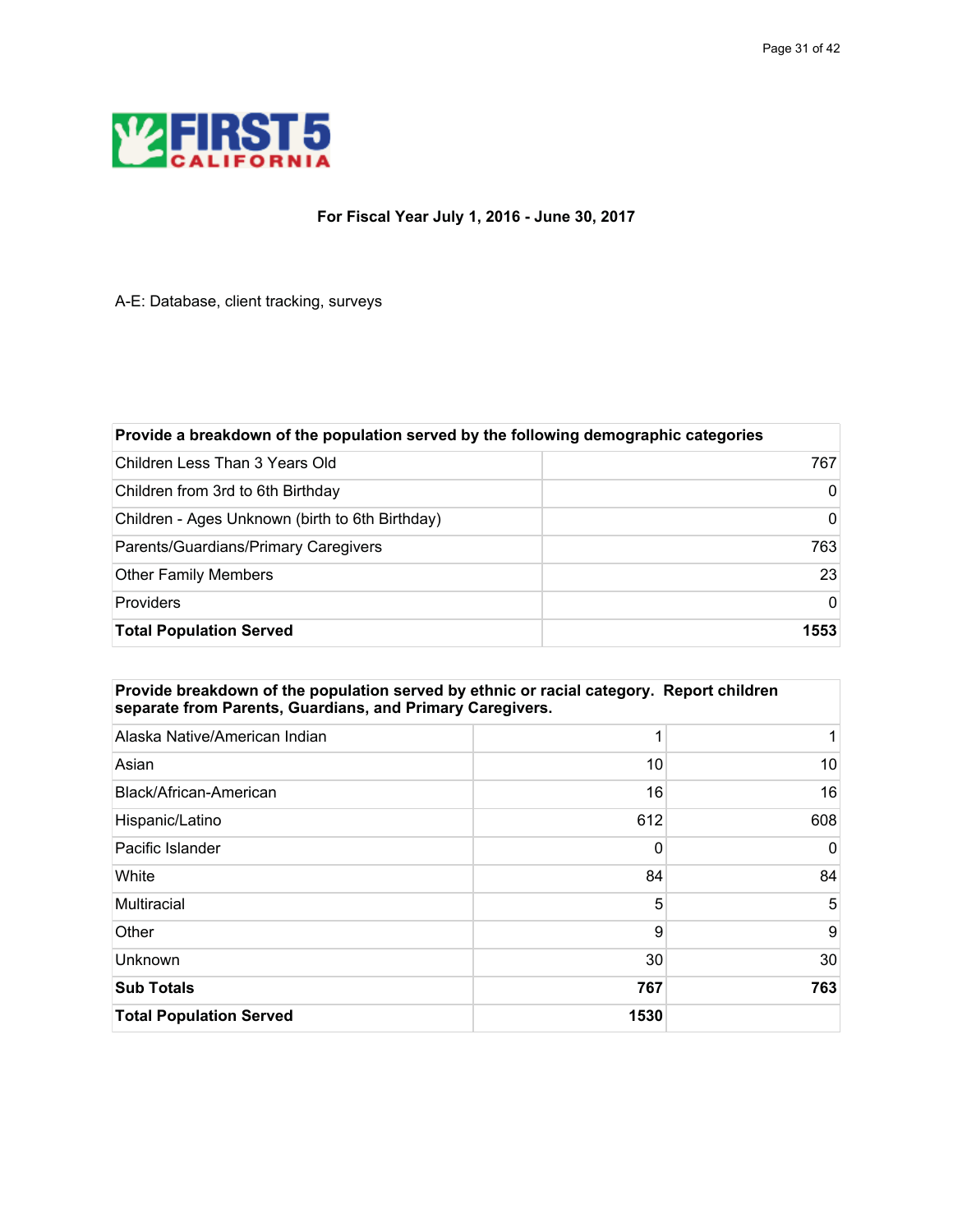

**Provide a breakdown of the population served by the language that they primarily speak at home. Report children separate from Parents, Guardians, and Primary Caregivers.**

| English                        | 321  | 321          |
|--------------------------------|------|--------------|
| Spanish                        | 434  | 430          |
| Cantonese                      | 0    | $\mathbf 0$  |
| Mandarin                       | 0    | 0            |
| Vietnamese                     | 0    | 0            |
| Korean                         | 0    | $\mathbf{0}$ |
| Other                          | 6    | 6            |
| Unknown                        | 6    | 6            |
| <b>Sub Totals</b>              | 767  | 763          |
| <b>Total Population Served</b> | 1530 |              |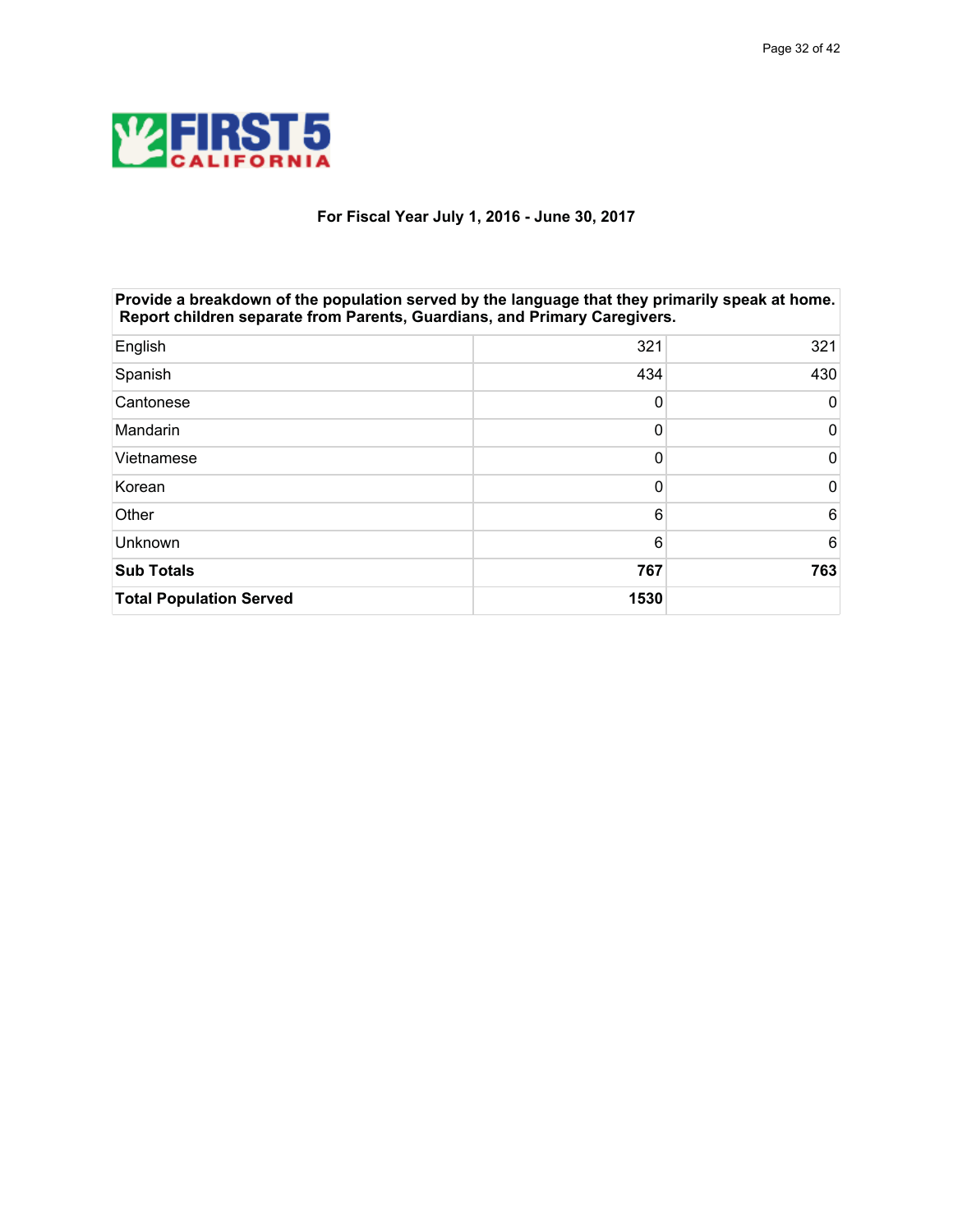

**County: Stanislaus County: Stanislaus Monday, October 02,2017** 

**Service Type: Oral Health**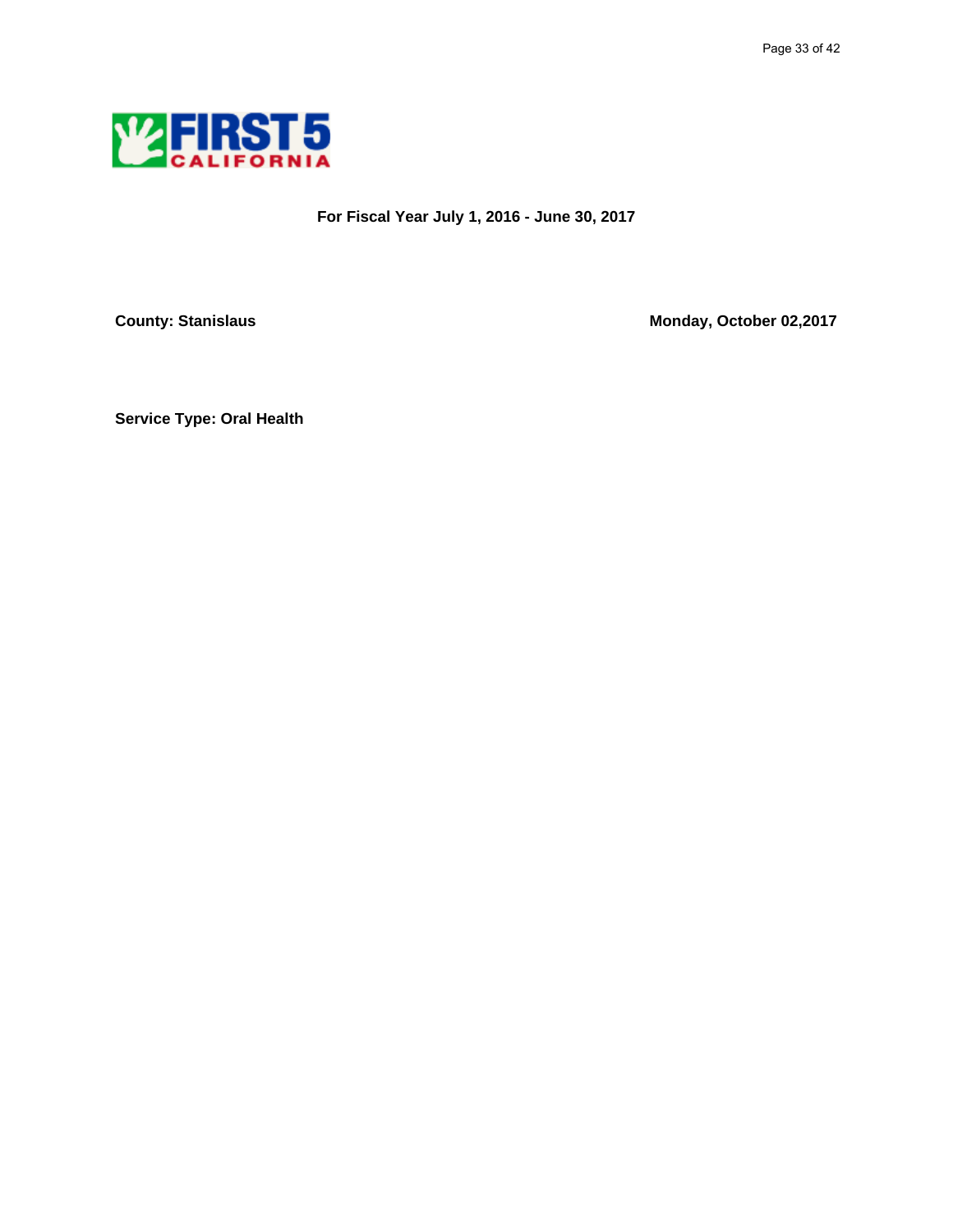

**Result Type: Improved Child Health**

**Provide the most recent compelling service outcome available for this service.**

**Provide the comparison data used to determine whether the service outcome was an improvement and specify the origin of the data.**

**Describe the measurement tool used in the evaluation to measure the outcome.**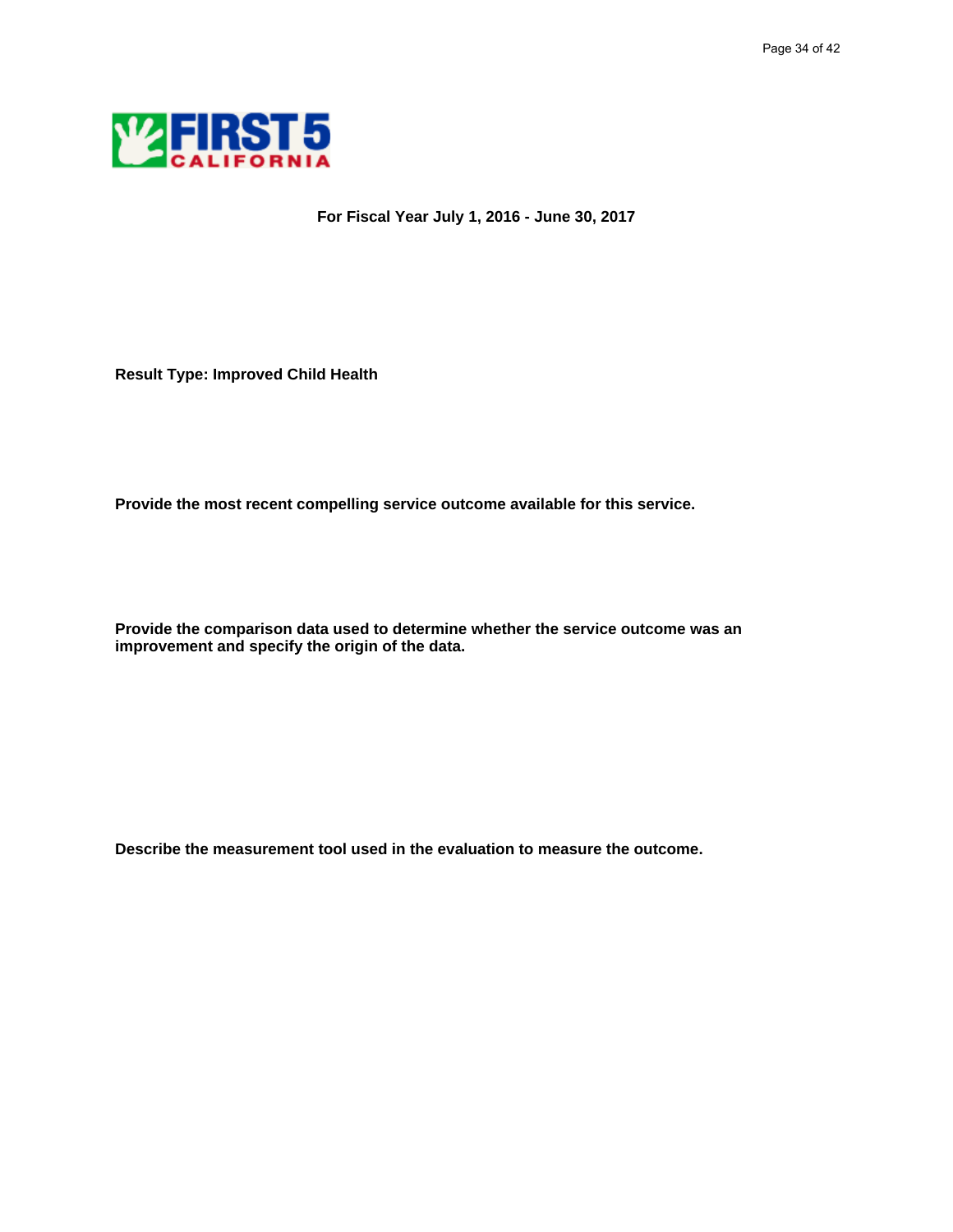

| Provide a breakdown of the population served by the following demographic categories |          |  |
|--------------------------------------------------------------------------------------|----------|--|
| Children Less Than 3 Years Old                                                       | 177      |  |
| Children from 3rd to 6th Birthday                                                    | 423      |  |
| Children - Ages Unknown (birth to 6th Birthday)                                      | $\Omega$ |  |
| Parents/Guardians/Primary Caregivers                                                 | 345      |  |
| <b>Other Family Members</b>                                                          |          |  |
| Providers                                                                            | 0        |  |
| <b>Total Population Served</b>                                                       | 952      |  |

| Provide breakdown of the population served by ethnic or racial category. Report children<br>separate from Parents, Guardians, and Primary Caregivers. |     |          |
|-------------------------------------------------------------------------------------------------------------------------------------------------------|-----|----------|
| Alaska Native/American Indian                                                                                                                         | 2   | 3        |
| Asian                                                                                                                                                 | 18  | 3        |
| Black/African-American                                                                                                                                | 32  | 13       |
| Hispanic/Latino                                                                                                                                       | 457 | 289      |
| Pacific Islander                                                                                                                                      | 0   | $\Omega$ |
| White                                                                                                                                                 | 40  | 30       |
| Multiracial                                                                                                                                           | 19  | $\Omega$ |
| Other                                                                                                                                                 | 32  |          |
| <b>Unknown</b>                                                                                                                                        | 0   | $\Omega$ |
| <b>Sub Totals</b>                                                                                                                                     | 600 | 345      |
| <b>Total Population Served</b>                                                                                                                        | 945 |          |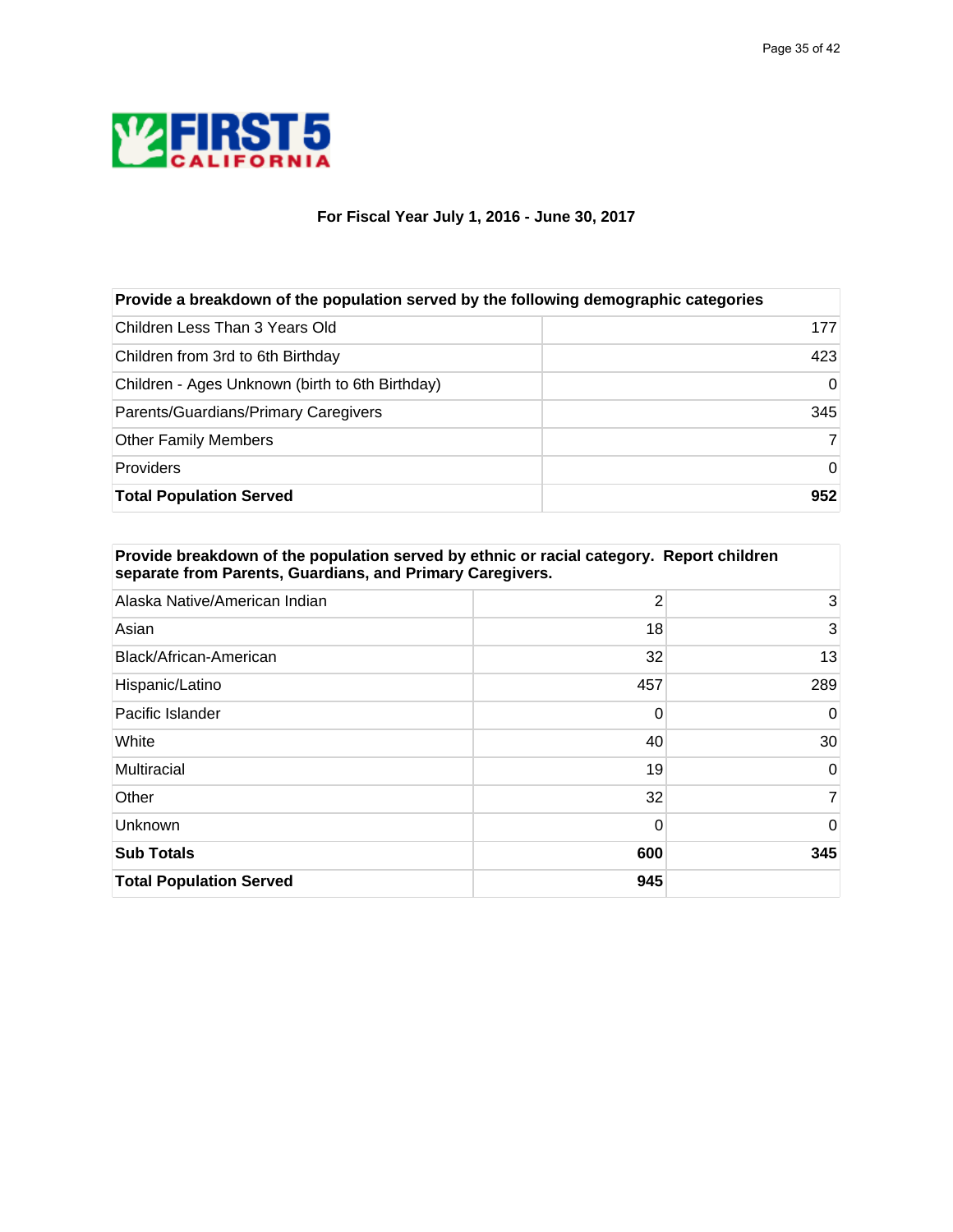

**Provide a breakdown of the population served by the language that they primarily speak at home. Report children separate from Parents, Guardians, and Primary Caregivers.**

| English                        | 101 | 44          |
|--------------------------------|-----|-------------|
| Spanish                        | 457 | 267         |
| Cantonese                      | 0   | 0           |
| Mandarin                       | 0   | 0           |
| Vietnamese                     | 2   | $\mathbf 0$ |
| Korean                         | 2   | $\mathbf 0$ |
| Other                          | 38  | 34          |
| Unknown                        | 0   | $\mathbf 0$ |
| <b>Sub Totals</b>              | 600 | 345         |
| <b>Total Population Served</b> | 945 |             |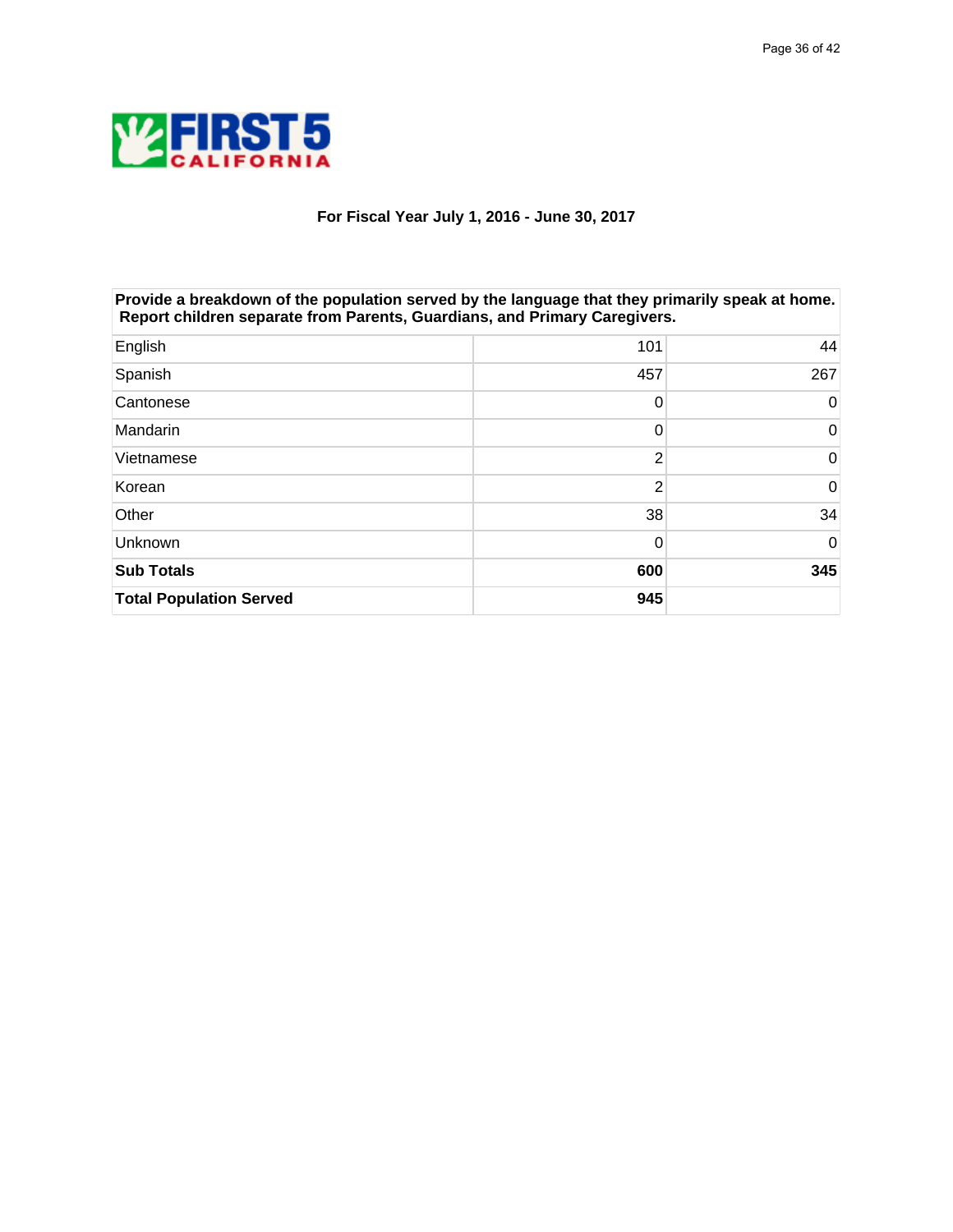

**County: Stanislaus County: Stanislaus Monday, October 09,2017** 

**Service Type: Organizational Support**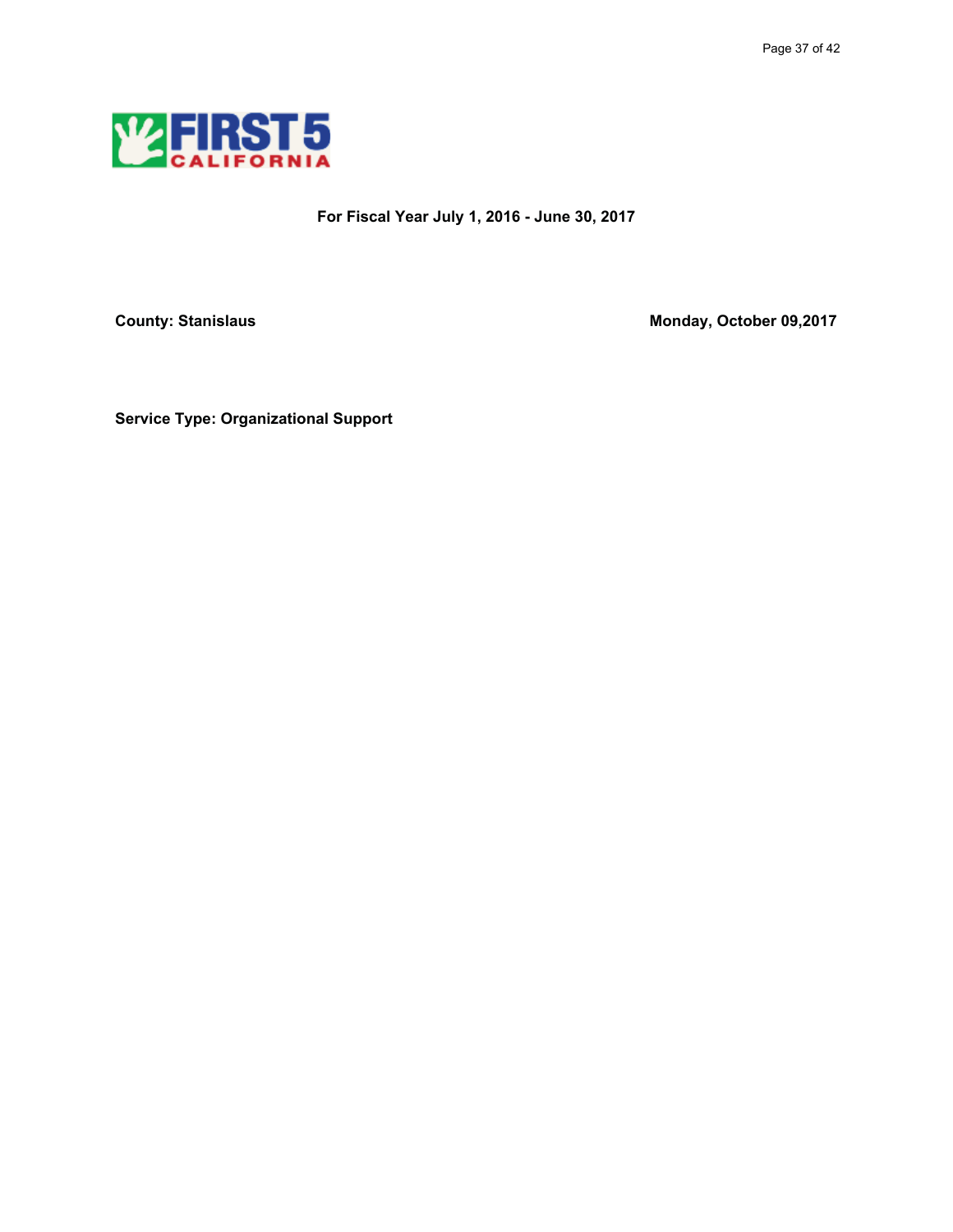

**Result Type: Improved Systems of Care**

#### **Who was the primary audience for the service?**

Stanislaus County Office of Education (SCOE) Healthy Start Support provides technical assistance in multiple ways to ten individual Healthy Start Sites countywide.

#### **What were the types of services provided?**

SCOE manages a 10-site healthy start collaborative to provide effective services. Technical support is provided in the areas of budgeting, health services, outreach, education, sustainability, reporting, and operational issues. Monthly meetings are held to provide a forum to share information, resources, and best practices.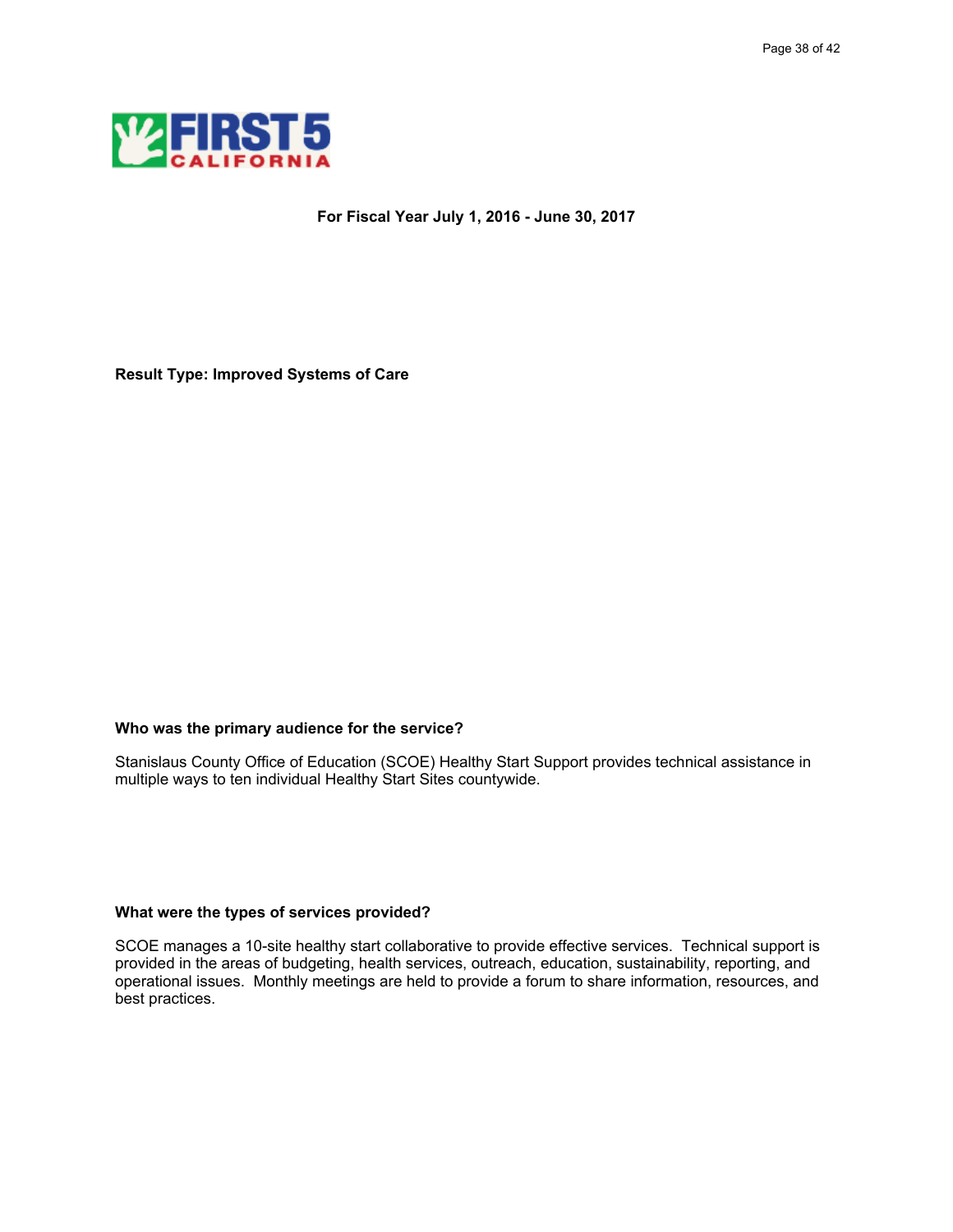

#### **What was the intended result of the service? What was the community impact of the service?**

SCOE Healthy Start's goal is to strengthen families by improving and integrating systems of care to enhance the well-being of the child. Its intended result is to facilitate reaching the goal by providing support services, including training and marketing. As a result, the sites have been providing community support in a more effective and coordinated manner.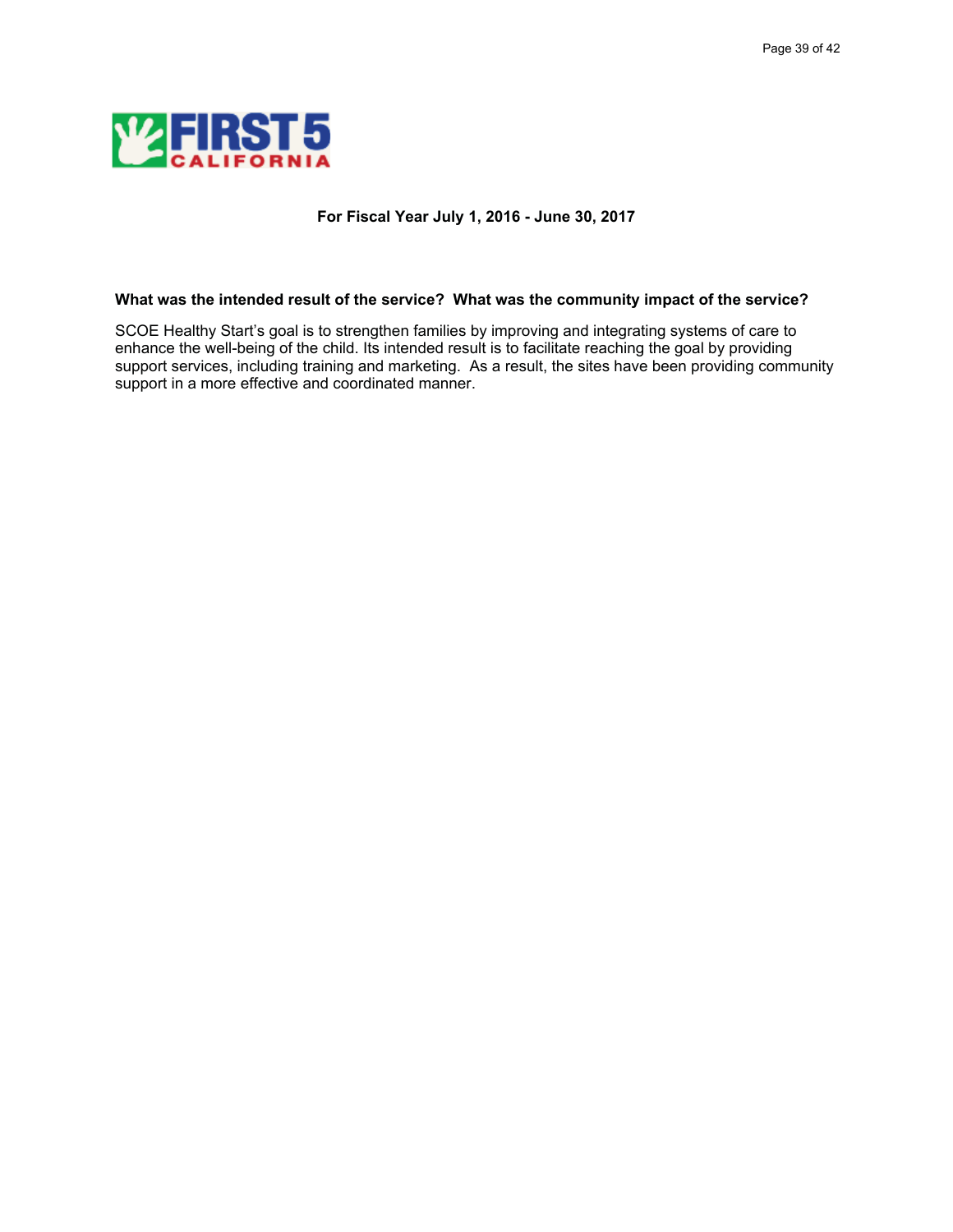

# **Annual Report Form 3 (AR-3) County Evaluation Summary For Fiscal Year July 1, 2016 - June 30, 2017**

**County: Stanislaus <b>Monday, October 09,2017** 

#### **Provide a description of the evaluation activities completed during the fiscal year**

The Stanislaus County Children and Families Commission (CFC) views evaluation as both a process and a tool. The process of evaluation is fluid and occurs throughout the fiscal year, encompassing multiple methods and activities. As a tool, the evaluation informs stakeholders and assists in future funding or scope of work revisions. The primary focus of the evaluation is promoting a learning environment. Learning occurs when the following types of evaluation information are shared: effective and ineffective practices; impacts on children, families, and communities; costs and benefits of programs; and the contributions of programs towards achieving population results expressed in the CFC Strategic Plan. The Strategic Plan is the foundation of any given fiscal year's evaluation cycle, as it communicates the Commission's goals, objectives, and strategies. The evaluation activities begin as each funded program addresses the Strategic Plan through its activities and planned outcomes, which are identified in the Scope of Work (SOW) that is developed at the start of the fiscal year. The SOW becomes the basis for each program's SCOARRS (Stanislaus County Outcomes and Results Reporting Scorecard), which is designed to document services performed, resources used, data collected, and outcomes expected. Both documents are constructed jointly between CFC staff and program staff, and each draws on the unique capacity of the programs to contribute to the Commission's goals and objectives. Both documents serve as blueprints that enable programs and the Commission to mutually understand how resources will turn into results. Quantitative and qualitative data are collected through each individual program's SCOARRS, which provides a structured framework for tracking and reporting data and outcomes. SCOARRS are submitted quarterly by all programs and contribute to the effective monitoring of each program on a quarterly basis. SCOARRS data also supply program with information to learn what is working well and what improvements can be made throughout the fiscal year, and allows programs to explain and/or revise practices. The Commission and programs continuously evaluate program services throughout the annual evaluation cycle, using both qualitative and quantitative methods of collecting, analyzing, and reporting data. A variety of tools provide the programs and the Commission with program data, including the following: pre/post tests, customer/employee satisfaction surveys, observations, intake forms, and screenings. Programs capture output and outcome data through SCOARRS and demographic information through a Demographic Data Collection Tool. Commission staff then reviews all the information and reports submitted, along with budgets, invoices, and site visit summaries to evaluate individual program effectiveness, as well as overall aggregate progress toward Commission goals and objectives. Efforts to evaluate leveraging and collaboration efforts continue through data collected by individual programs' annual reports. Results have been shared and opportunities to increase collaborations efforts have been supported. Leveraging is part of many programs' sustainability plans and has been measured and supported.

#### **Describe the evaluation findings reported during the fiscal year**

Improved Family Functioning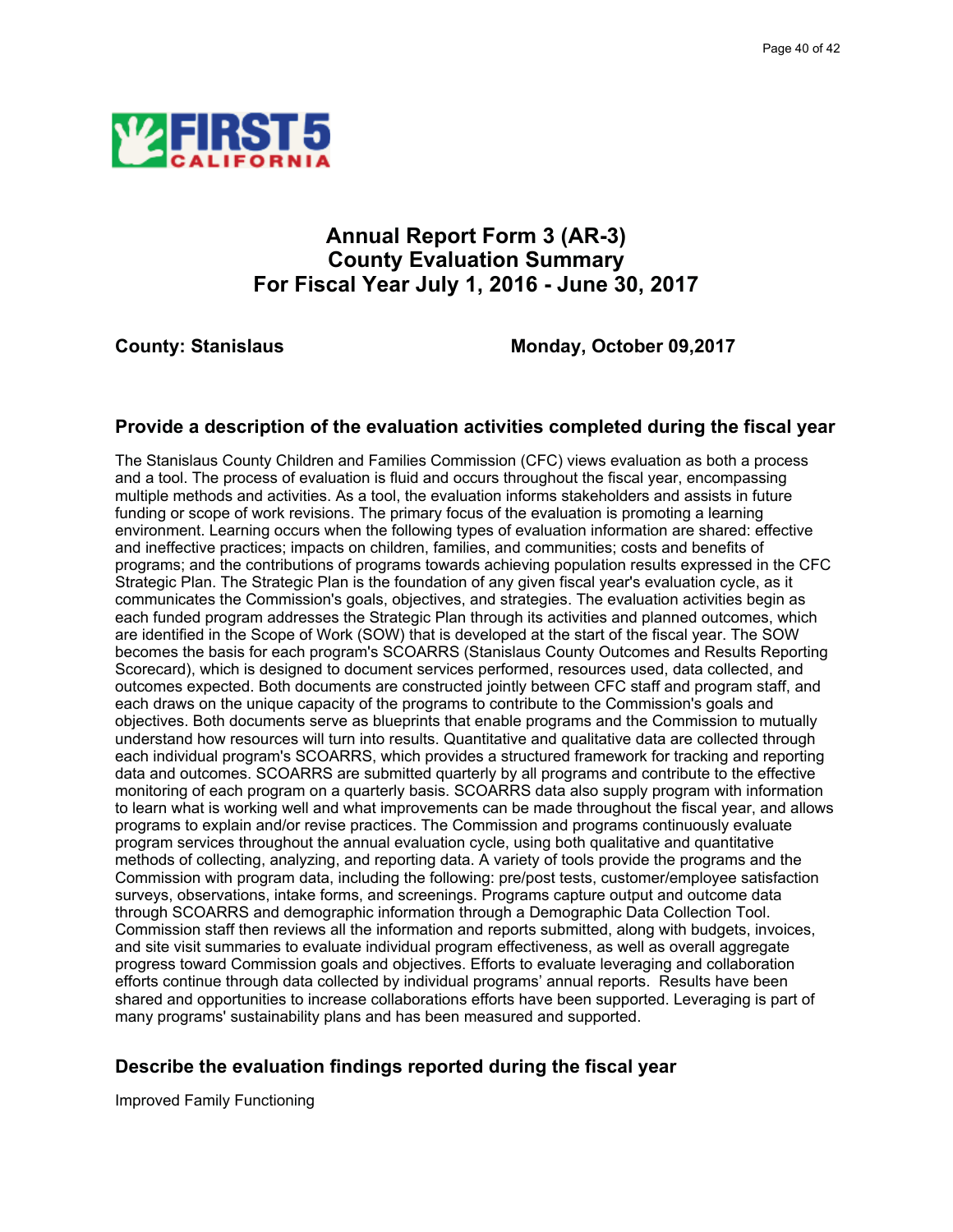

# **Annual Report Form 3 (AR-3) County Evaluation Summary For Fiscal Year July 1, 2016 - June 30, 2017**

• Families are receiving support.

The parents of 10,400 children received family support services through countywide Family Resource Centers or other programs. The parents of 2,373 children received more intensive services focused on improving child abuse risk factors.

• Parents are gaining knowledge and improving parenting skills. The parents of 2,490 children attended parenting classes to increase parenting skills and knowledge.

• Caregivers are screened for depression and linked to additional support. Of the 1,730 children 0-5 whose caregivers were screened for depression, 396 children 0-5 had a caregiver referred for mental health services as a result.

• Children are flourishing in stable environments.

418 children experienced improvements in their family environment after being enrolled in respite childcare.

Improved Child Development

• Families are reading with their children.

The families of 1,698 children increased the time spent reading with them at home after receiving literacy services.

• Children are being screened and identified for developmental delays.

1,681 children 0-5 were screened for educational developmental issues and 341 were reported as being referred for further assessments or services.

• Children are preparing to enter Kindergarten and be successful.

120 children participated in the Kindergarten Readiness Program at school sites across the county that helped prepare them for Kindergarten.

Improved Health

• Pregnant women and children are receiving health care.

192 children 0-5 and pregnant women who did not have access to health care received medical attention through an interim health care program.

• A greater number of children now have health coverage.

185 pregnant women and children 0-5 who did not have health insurance are now enrolled in a health coverage plan.

• Infants are born robust.

163 infants were born term after their mothers participated in a healthy birth program. 92% of the mothers initiated breastfeeding.

Improved Systems of Care